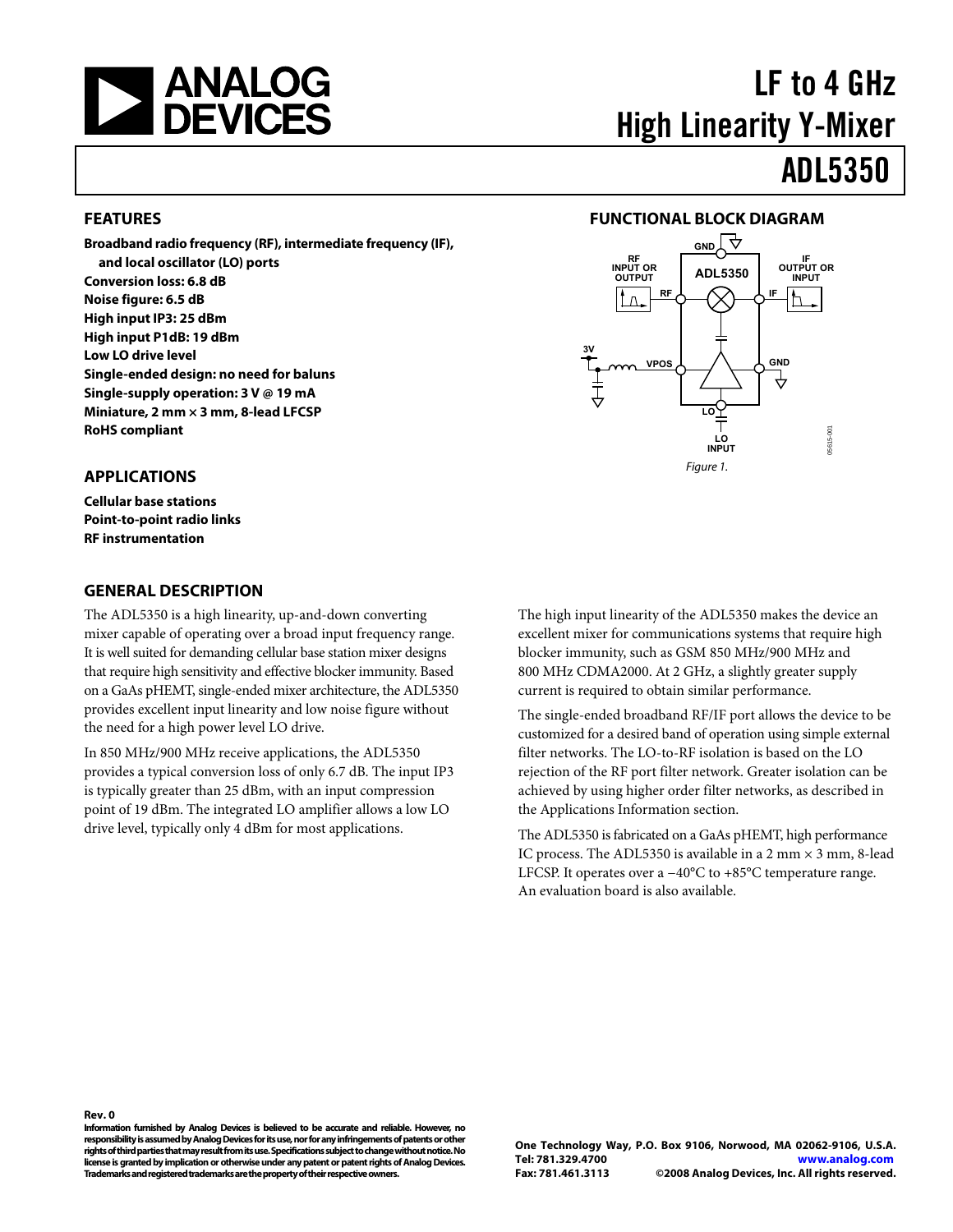## <span id="page-1-0"></span>**TABLE OF CONTENTS**

### **REVISION HISTORY**

2/08-Revision 0: Initial Version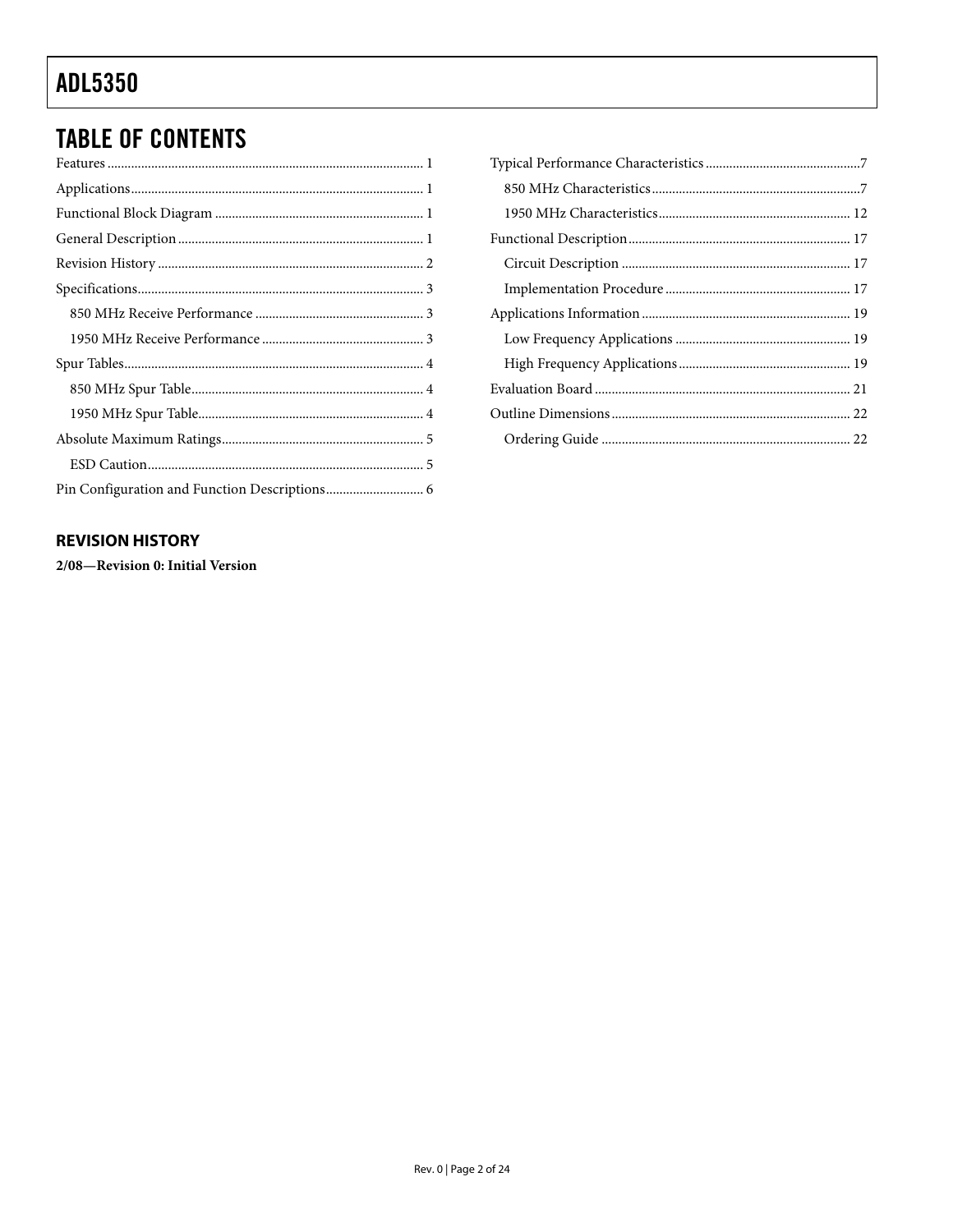### <span id="page-2-0"></span>**SPECIFICATIONS**

### **850 MHz RECEIVE PERFORMANCE**

V<sub>S</sub> = 3 V, T<sub>A</sub> = 25°C, LO power = 4 dBm, re: 50 Ω, unless otherwise noted.

| Table 1.                           |     |       |     |             |                                                                                                        |
|------------------------------------|-----|-------|-----|-------------|--------------------------------------------------------------------------------------------------------|
| <b>Parameter</b>                   | Min | Typ   | Max | <b>Unit</b> | <b>Conditions</b>                                                                                      |
| <b>RF Frequency Range</b>          | 750 | 850   | 975 | <b>MHz</b>  |                                                                                                        |
| LO Frequency Range                 | 500 | 780   | 945 | <b>MHz</b>  | Low-side LO                                                                                            |
| IF Frequency Range                 | 30  | 70    | 250 | <b>MHz</b>  |                                                                                                        |
| <b>Conversion Loss</b>             |     | 6.7   |     | dB          | $f_{RF}$ = 850 MHz, $f_{LO}$ = 780 MHz, $f_{IF}$ = 70 MHz                                              |
| <b>SSB Noise Figure</b>            |     | 6.4   |     | dB          | $f_{RF}$ = 850 MHz, $f_{LO}$ = 780 MHz, $f_{IF}$ = 70 MHz                                              |
| Input Third-Order Intercept (IP3)  |     | 25    |     | dBm         | $f_{RF1}$ = 849 MHz, $f_{RF2}$ = 850 MHz, $f_{LO}$ = 780 MHz, $f_{IF}$ = 70 MHz;<br>each RF tone 0 dBm |
| Input 1dB Compression Point (P1dB) |     | 19.8  |     | dBm         | $f_{RF}$ = 820 MHz, $f_{LO}$ = 750 MHz, $f_{IF}$ = 70 MHz                                              |
| LO-to-IF Leakage                   |     | 29    |     | dBc         | LO power = 4 dBm, $f_{LO}$ = 780 MHz                                                                   |
| LO-to-RF Leakage                   |     | 13    |     | dBc         | LO power = 4 dBm, $f_{LO}$ = 780 MHz                                                                   |
| RF-to-IF Leakage                   |     | 19.5  |     | dBc         | RF power = 0 dBm, $f_{RF}$ = 850 MHz, $f_{LO}$ = 780 MHz                                               |
| IF/2 Spurious                      |     | $-50$ |     | dBc         | RF power = 0 dBm, $f_{RF}$ = 850 MHz, $f_{LO}$ = 780 MHz                                               |
| Supply Voltage                     | 2.7 | 3     | 3.5 | v           |                                                                                                        |
| <b>Supply Current</b>              |     | 16.5  |     | mA          | LO power $=$ 4 dBm                                                                                     |

### **1950 MHz RECEIVE PERFORMANCE**

V<sub>S</sub> = 3 V, T<sub>A</sub> = 25°C, LO power = 6 dBm, re: 50  $\Omega$ , unless otherwise noted.

| Table 2.                           |      |       |      |             |                                                                                                            |
|------------------------------------|------|-------|------|-------------|------------------------------------------------------------------------------------------------------------|
| <b>Parameter</b>                   | Min  | Typ   | Max  | <b>Unit</b> | <b>Conditions</b>                                                                                          |
| <b>RF Frequency Range</b>          | 1800 | 1950  | 2050 | MHz         |                                                                                                            |
| LO Frequency Range                 | 1420 | 1760  | 2000 | MHz         | Low-side LO                                                                                                |
| IF Frequency Range                 | 50   | 190   | 380  | <b>MHz</b>  |                                                                                                            |
| <b>Conversion Loss</b>             |      | 6.8   |      | dB          | $f_{RF}$ = 1950 MHz, $f_{LO}$ = 1760 MHz, $f_{IF}$ = 190 MHz                                               |
| <b>SSB Noise Figure</b>            |      | 6.5   |      | dB          | $f_{RF}$ = 1950 MHz, $f_{LO}$ = 1760 MHz, $f_{IF}$ = 190 MHz                                               |
| Input Third-Order Intercept (IP3)  |      | 25    |      | dBm         | $f_{RF1}$ = 1949 MHz, $f_{RF2}$ = 1951 MHz, $f_{LO}$ = 1760 MHz, $f_{IF}$ = 190 MHz;<br>each RF tone 0 dBm |
| Input 1dB Compression Point (P1dB) |      | 19    |      | dBm         | $f_{RF}$ = 1950 MHz, $f_{LO}$ = 1760 MHz, $f_{IF}$ = 190 MHz                                               |
| LO-to-IF Leakage                   |      | 13.5  |      | dBc         | LO power = 6 dBm, $f_{10}$ = 1760 MHz                                                                      |
| LO-to-RF Leakage                   |      | 10.5  |      | dBc         | LO power = 6 dBm, $f_{LO}$ = 1760 MHz                                                                      |
| RF-to-IF Leakage                   |      | 11.5  |      | dBc         | RF power = 0 dBm, $f_{RF}$ = 1950 MHz, $f_{LO}$ = 1760 MHz                                                 |
| IF/2 Spurious                      |      | $-54$ |      | dBc         | RF power = 0 dBm, $f_{RF}$ = 1950 MHz, $f_{LO}$ = 1760 MHz                                                 |
| Supply Voltage                     | 2.7  | 3     | 3.5  | V           |                                                                                                            |
| <b>Supply Current</b>              |      | 19    |      | mA          | LO power $= 6$ dBm                                                                                         |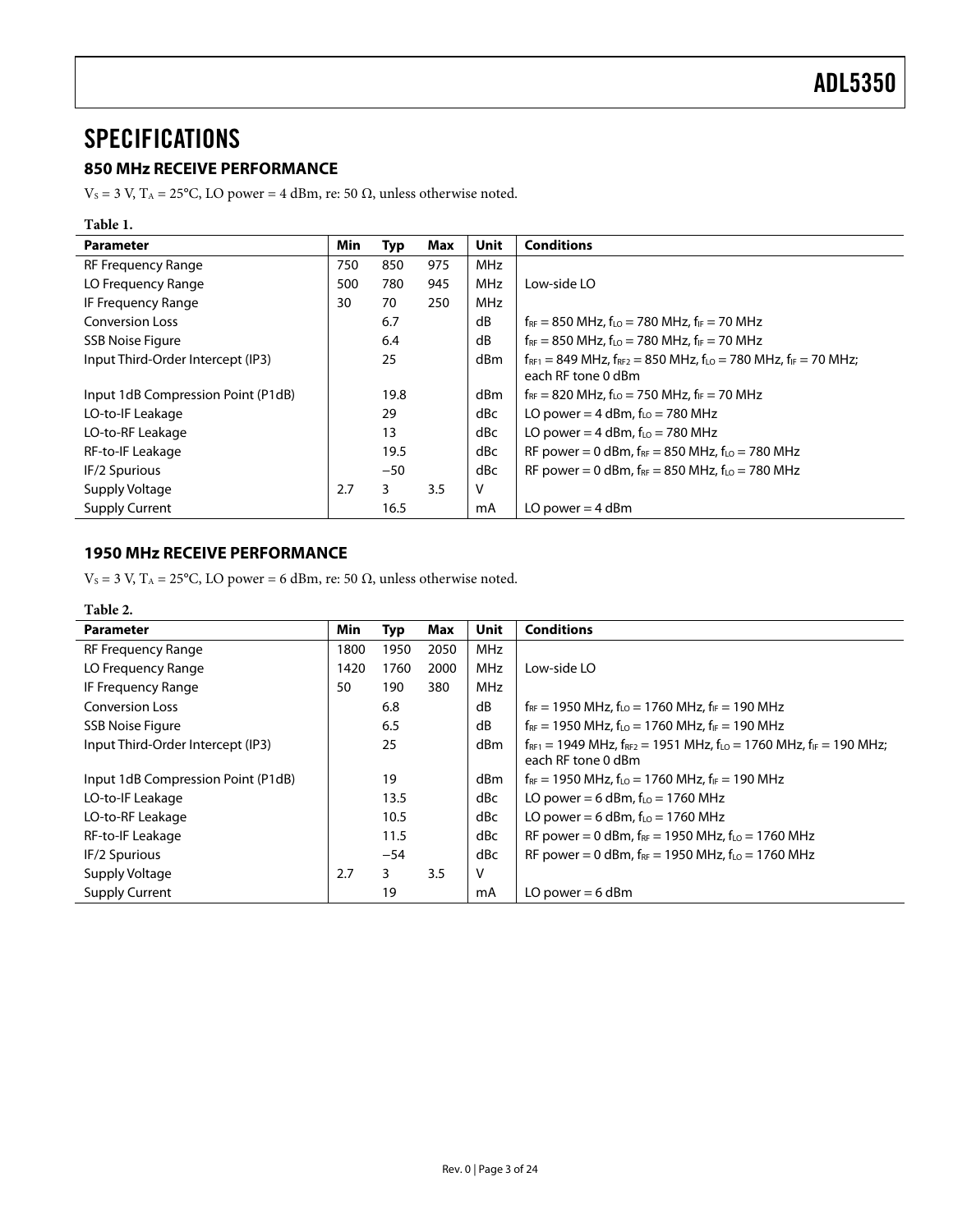### <span id="page-3-0"></span>SPUR TABLES

All spur tables are (*N* × *f<sub>RF</sub>*) − (*M* × *f<sub>LO</sub>*) mixer spurious products for 0 dBm input power, unless otherwise noted. N.M. indicates that a spur was not measured due to it being at a frequency >6 GHz.

### **850 MHz SPUR TABLE**

**Table 3.** 

|   |    |             |             |              |             |             |             |           | M              |             |           |             |             |             |             |             |             |  |
|---|----|-------------|-------------|--------------|-------------|-------------|-------------|-----------|----------------|-------------|-----------|-------------|-------------|-------------|-------------|-------------|-------------|--|
|   |    | 0           |             | $\mathbf{2}$ | 3           | 4           | 5           | 6         | $\overline{7}$ | 8           | 9         | 10          | 11          | 12          | 13          | 14          | 15          |  |
|   | 0  | $5 - 100$   | $-20.6$     | $-19.2$      | $-15.3$     | $-16.7$     | $-38.4$     | $-26.6$   | $-22.1$        | <b>N.M.</b> | N.M.      | N.M.        | <b>N.M.</b> | <b>N.M.</b> | N.M.        | <b>N.M.</b> | N.M.        |  |
|   |    | $-21.6$     | $-5.6$      | $-23.6$      | $-19.6$     | $-31.9$     | $-28.7$     | $-46.1$   | $-48.5$        | $-33.2$     | N.M.      | N.M.        | <b>N.M.</b> | N.M.        | N.M.        | <b>N.M.</b> | N.M.        |  |
|   | 2  | $-50.0$     | $-69.2$     | $-50.5$      | $-59.8$     | $-49.1$     | -57.5       | $-51.0$   | $-77.7$        | $-65.8$     | $-60.8$   | N.M.        | N.M.        | N.M.        | <b>N.M.</b> | N.M.        | N.M.        |  |
|   | 3  | $-74.8$     | $-66.0$     | $-71.8$      | $-68.1$     | $-70.2$     | $-67.4$     | $-66.9$   | $-70.8$        | $-85.2$     | $-87.3$   | $-72.2$     | <b>N.M.</b> | <b>N.M.</b> | <b>N.M.</b> | <b>N.M.</b> | N.M.        |  |
|   |    | $5 - 100$   | $-92.6$     | $-91.6$      | $-96.1$     | $-92.7$     | -98.7       | $-90.2$   | $-91.7$        | $-88.8$     | $5 - 100$ | $\leq -100$ | $-91.7$     | -88.6       | N.M.        | N.M.        | N.M.        |  |
|   | 5  | $5 - 100$   | $5 - 100$   | $5 - 100$    | ≤–100       | $5 - 100$   | ≤-100       | $5 - 100$ | $\leq -100$    | $-99.5$     | $5 - 100$ | $5 - 100$   | ≤–100       | ≤–100       | ≤–100       | N.M.        | N.M.        |  |
|   | 6  | $5 - 100$   | $5 - 100$   | $5 - 100$    | $\leq -100$ | $5 - 100$   | ≤–100       | $5 - 100$ | $\leq -100$    | $5 - 100$   | $5 - 100$ | $5 - 100$   | $5 - 100$   | ≤–100       | ≤–100       | $5 - 100$   | N.M.        |  |
| N |    | $5 - 100$   | $5 - 100$   | $5 - 100$    | $\leq -100$ | $5 - 100$   | ≤-100       | $5 - 100$ | $\leq -100$    | ≤-100       | $5 - 100$ | $5 - 100$   | ≤–100       | ≤–100       | ≤–100       | $5 - 100$   | $\leq -100$ |  |
|   | 8  | N.M.        | N.M.        | $5 - 100$    | $\leq -100$ | ≤–100       | ≤–100       | $5 - 100$ | $\leq -100$    | ≤-100       | $5 - 100$ | $5 - 100$   | ≤–100       | ≤–100       | ≤–100       | $5 - 100$   | $\leq -100$ |  |
|   | 9  | N.M.        | N.M.        | N.M.         | $\leq -100$ | ≤–100       | ≤–100       | $5 - 100$ | $\leq -100$    | $5 - 100$   | $5 - 100$ | $5 - 100$   | ≤–100       | ≤–100       | ≤–100       | $5 - 100$   | $\leq -100$ |  |
|   | 10 | N.M.        | <b>N.M.</b> | N.M.         | <b>N.M.</b> | $5 - 100$   | ≤-100       | ≤–100     | $\leq -100$    | $5 - 100$   | ≤-100     | $\leq -100$ | ≤–100       | ≤–100       | ≤–100       | $5 - 100$   | $\leq -100$ |  |
|   | 11 | N.M.        | <b>N.M.</b> | N.M.         | N.M.        | <b>N.M.</b> | ≤-100       | ≤–100     | ≤–100          | $5 - 100$   | ≤-100     | ≤–100       | ≤–100       | ≤–100       | ≤–100       | $5 - 100$   | $\leq -100$ |  |
|   | 12 | <b>N.M.</b> | <b>N.M.</b> | N.M.         | N.M.        | N.M.        | <b>N.M.</b> | ≤–100     | $\leq -100$    | $5 - 100$   | $5 - 100$ | ≤–100       | ≤–100       | ≤–100       | ≤–100       | $5 - 100$   | $\leq -100$ |  |
|   | 13 | N.M.        | <b>N.M.</b> | N.M.         | N.M.        | N.M.        | <b>N.M.</b> | N.M.      | $\leq -100$    | $5 - 100$   | $5 - 100$ | $5 - 100$   | $5 - 100$   | ≤–100       | ≤–100       | $5 - 100$   | $\leq -100$ |  |
|   | 14 | <b>N.M.</b> | <b>N.M.</b> | N.M.         | N.M.        | N.M.        | <b>N.M.</b> | N.M.      | <b>N.M.</b>    | $5 - 100$   | $5 - 100$ | ≤–100       | ≤–100       | ≤–100       | ≤–100       | $5 - 100$   | $\leq -100$ |  |
|   | 15 | <b>N.M.</b> | N.M.        | N.M.         | N.M.        | N.M.        | <b>N.M.</b> | N.M.      | <b>N.M.</b>    | N.M.        | ≤–100     | ≤–100       | ≤–100       | ≤–100       | ≤–100       | $5 - 100$   | $\leq -100$ |  |

#### **1950 MHz SPUR TABLE**

**Table 4.** 

|    |              |             |         |             |         |             |           | М              |             |             |             |             |             |             |             |             |
|----|--------------|-------------|---------|-------------|---------|-------------|-----------|----------------|-------------|-------------|-------------|-------------|-------------|-------------|-------------|-------------|
|    | $\mathbf{0}$ |             | 2       | 3           | 4       | 5           | 6         | $\overline{7}$ | 8           | 9           | 10          | 11          | 12          | 13          | 14          | 15          |
| 10 | $5 - 100$    | $-13.1$     | $-32.8$ | $-22.4$     | N.M.    | <b>N.M.</b> | N.M.      | <b>N.M.</b>    | N.M.        | N.M.        | <b>N.M.</b> | <b>N.M.</b> | <b>N.M.</b> | N.M.        | N.M.        | N.M.        |
|    | $-10.8$      | $-7.0$      | $-25.3$ | $-27.7$     | $-33.9$ | <b>N.M.</b> | N.M.      | <b>N.M.</b>    | N.M.        | N.M.        | <b>N.M.</b> | N.M.        | N.M.        | <b>N.M.</b> | <b>N.M.</b> | N.M.        |
|    | $-48.2$      | $-61.2$     | $-41.2$ | $-44.6$     | $-47.0$ | $-74.6$     | N.M.      | <b>N.M.</b>    | N.M.        | N.M.        | <b>N.M.</b> | N.M.        | N.M.        | N.M.        | <b>N.M.</b> | N.M.        |
|    | $-72.3$      | $-71.4$     | $-83.6$ | $-64.5$     | $-62.4$ | $-64.3$     | -83.7     | N.M.           | N.M.        | N.M.        | <b>N.M.</b> | N.M.        | N.M.        | N.M.        | <b>N.M.</b> | N.M.        |
| 4  | N.M.         | N.M.        | $-91.4$ | $-84.2$     | $-78.3$ | $-76.5$     | -80.0     | $-92.0$        | N.M.        | N.M.        | <b>N.M.</b> | <b>N.M.</b> | N.M.        | N.M.        | N.M.        | N.M.        |
| 5  | N.M.         | <b>N.M.</b> | N.M.    | $-90.8$     | $-82.3$ | $-77.1$     | -79.5     | $-83.8$        | $-95.2$     | N.M.        | <b>N.M.</b> | N.M.        | <b>N.M.</b> | N.M.        | N.M.        | N.M.        |
| 6  | <b>N.M.</b>  | <b>N.M.</b> | N.M.    | <b>N.M.</b> | ≤–100   | ≤–100       | $-93.4$   | $-94.5$        | $5 - 100$   | $-99.2$     | $5 - 100$   | N.M.        | <b>N.M.</b> | N.M.        | N.M.        | <b>N.M.</b> |
| N  | <b>N.M.</b>  | N.M.        | N.M.    | N.M.        | N.M.    | $≤$ -100    | ≤–100     | $-94.0$        | $-96.4$     | $5 - 100$   | ≤–100       | $5 - 100$   | N.M.        | N.M.        | <b>N.M.</b> | <b>N.M.</b> |
| 8  | <b>N.M.</b>  | N.M.        | N.M.    | N.M.        | N.M.    | N.M.        | $5 - 100$ | $5 - 100$      | $5 - 100$   | $5 - 100$   | $5 - 100$   | $\leq -100$ | $5 - 100$   | <b>N.M.</b> | <b>N.M.</b> | <b>N.M.</b> |
| 19 | <b>N.M.</b>  | N.M.        | N.M.    | <b>N.M.</b> | N.M.    | N.M.        | N.M.      | $5 - 100$      | $5 - 100$   | $5 - 100$   | $5 - 100$   | $\leq -100$ | $5 - 100$   | $5 - 100$   | <b>N.M.</b> | <b>N.M.</b> |
| 10 | <b>N.M.</b>  | N.M.        | N.M.    | <b>N.M.</b> | N.M.    | N.M.        | N.M.      | <b>N.M.</b>    | $5 - 100$   | $5 - 100$   | $5 - 100$   | $\leq -100$ | $\leq -100$ | $5 - 100$   | $5 - 100$   | N.M.        |
| 11 | <b>N.M.</b>  | N.M.        | N.M.    | <b>N.M.</b> | N.M.    | N.M.        | N.M.      | <b>N.M.</b>    | <b>N.M.</b> | $5 - 100$   | $5 - 100$   | $\leq -100$ | $\leq -100$ | $5 - 100$   | $5 - 100$   | $5 - 100$   |
| 12 | <b>N.M.</b>  | <b>N.M.</b> | N.M.    | <b>N.M.</b> | N.M.    | N.M.        | N.M.      | <b>N.M.</b>    | <b>N.M.</b> | <b>N.M.</b> | $5 - 100$   | $\leq -100$ | $5 - 100$   | $5 - 100$   | $5 - 100$   | ≤–100       |
| 13 | <b>N.M.</b>  | <b>N.M.</b> | N.M.    | N.M.        | N.M.    | N.M.        | N.M.      | <b>N.M.</b>    | <b>N.M.</b> | <b>N.M.</b> | <b>N.M.</b> | $\leq -100$ | $5 - 100$   | $5 - 100$   | $5 - 100$   | $\leq -100$ |
| 14 | <b>N.M.</b>  | <b>N.M.</b> | N.M.    | <b>N.M.</b> | N.M.    | N.M.        | N.M.      | <b>N.M.</b>    | <b>N.M.</b> | N.M.        | N.M.        | N.M.        | N.M.        | ≤–100       | $5 - 100$   | ≤–100       |
| 15 | <b>N.M.</b>  | <b>N.M.</b> | N.M.    | <b>N.M.</b> | N.M.    | <b>N.M.</b> | N.M.      | <b>N.M.</b>    | <b>N.M.</b> | N.M.        | <b>N.M.</b> | N.M.        | <b>N.M.</b> | N.M.        | $\leq -100$ | $\leq -100$ |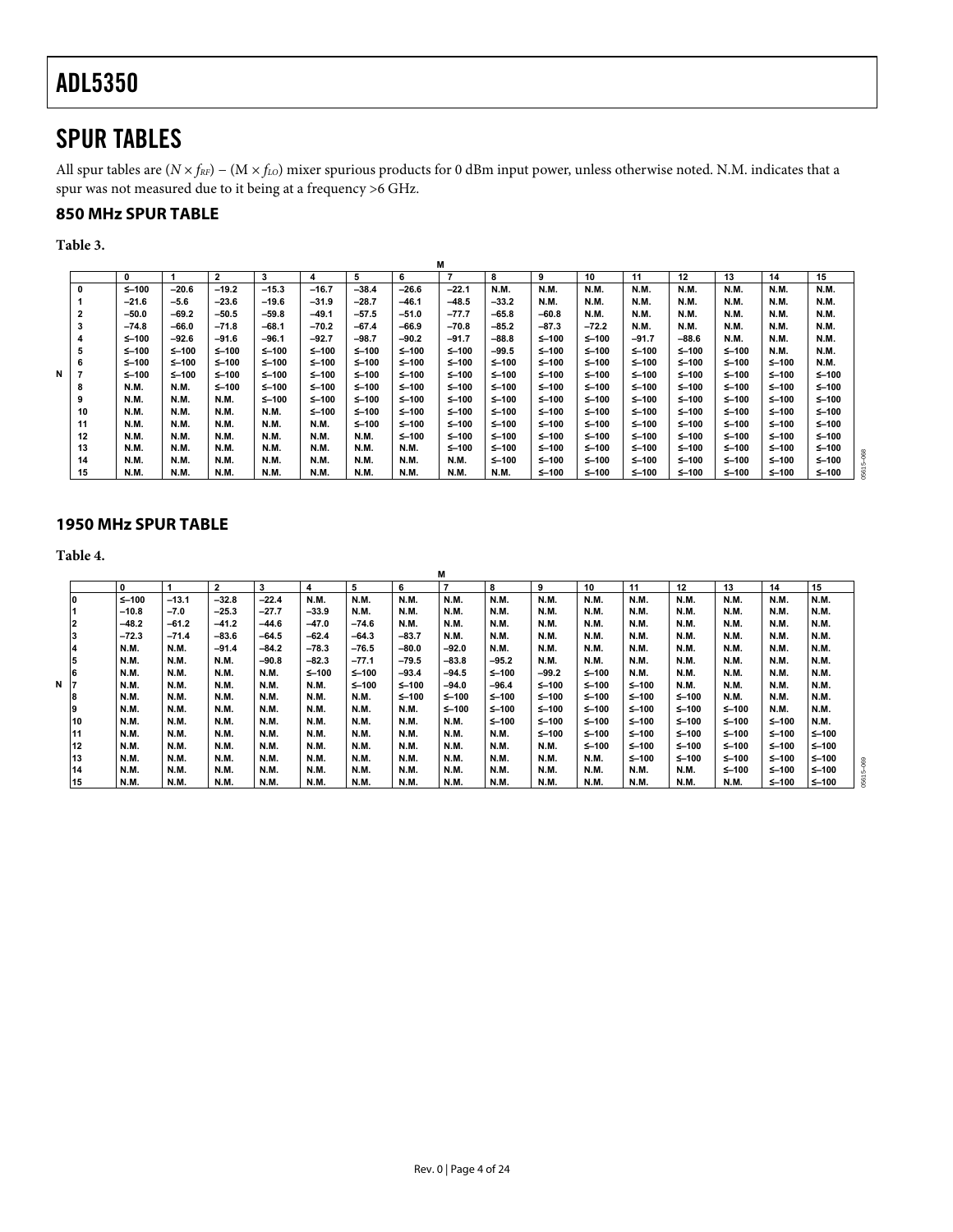### <span id="page-4-0"></span>ABSOLUTE MAXIMUM RATINGS

#### **Table 5.**

| <b>Parameter</b>                    | Rating                               |
|-------------------------------------|--------------------------------------|
| Supply Voltage, Vs                  | 4.0V                                 |
| <b>RF Input Level</b>               | 23 dBm                               |
| LO Input Level                      | 20 dBm                               |
| <b>Internal Power Dissipation</b>   | 324 mW                               |
| $\theta$ ja                         | 154.3°C/W                            |
| <b>Maximum Junction Temperature</b> | $135^{\circ}$ C                      |
| <b>Operating Temperature Range</b>  | $-40^{\circ}$ C to $+85^{\circ}$ C   |
| Storage Temperature Range           | $-65^{\circ}$ C to +150 $^{\circ}$ C |

Stresses above those listed under Absolute Maximum Ratings may cause permanent damage to the device. This is a stress rating only; functional operation of the device at these or any other conditions above those indicated in the operational section of this specification is not implied. Exposure to absolute maximum rating conditions for extended periods may affect device reliability.

### **ESD CAUTION**



ESD (electrostatic discharge) sensitive device. Charged devices and circuit boards can discharge without detection. Although this product features patented or proprietary protection circuitry, damage may occur on devices subjected to high energy ESD. Therefore, proper ESD precautions should be taken to avoid performance degradation or loss of functionality.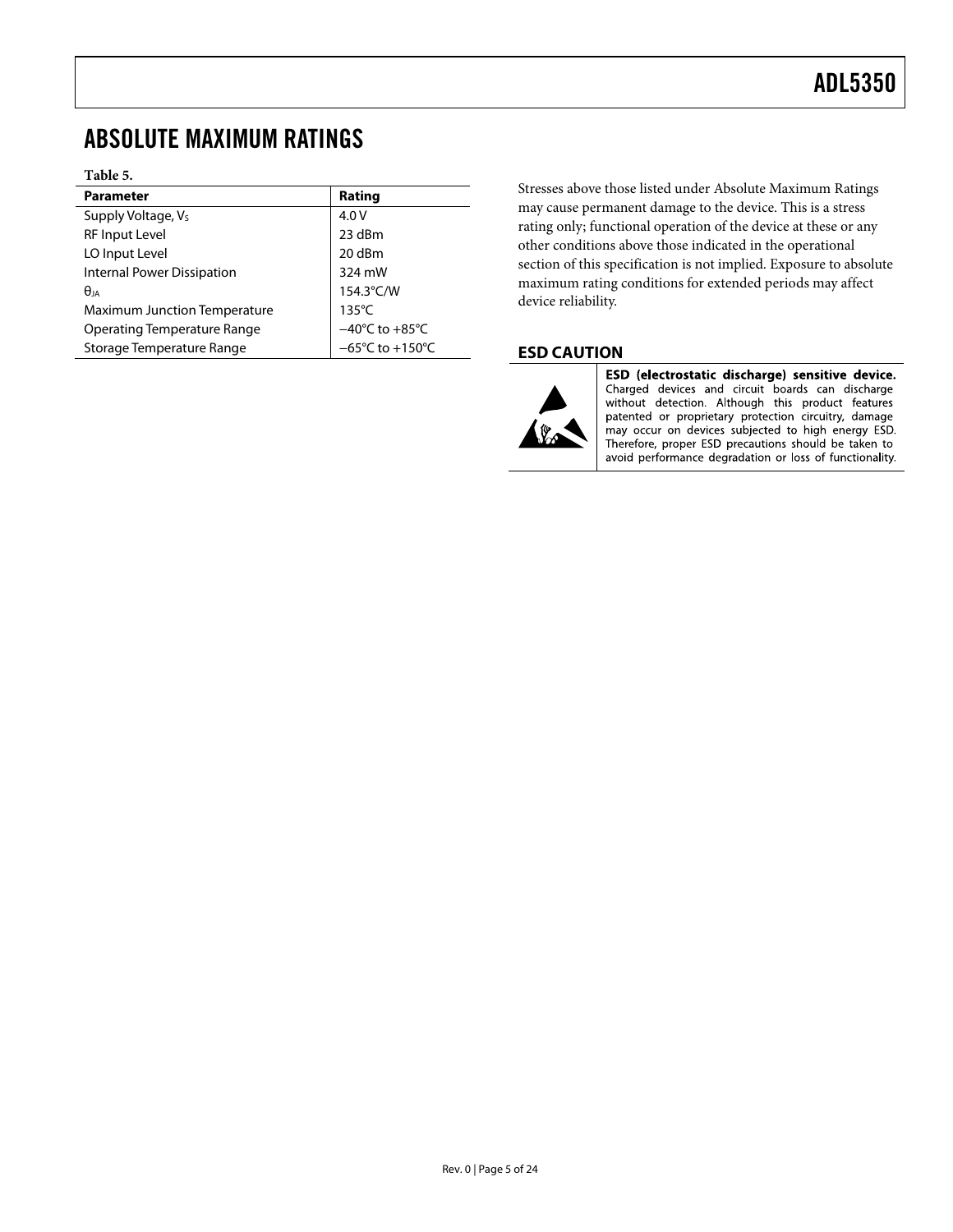## <span id="page-5-0"></span>PIN CONFIGURATION AND FUNCTION DESCRIPTIONS



#### **Table 6. Pin Function Descriptions**

| Pin No.      | Mnemonic        | <b>Description</b>                                                                                                                                                 |
|--------------|-----------------|--------------------------------------------------------------------------------------------------------------------------------------------------------------------|
| 1,8          | RF/IF           | RF and IF Input/Output Ports. These nodes are internally tied together. RF and IF port separation is<br>achieved using external tuning networks.                   |
| 2, 5, Paddle | GND2, GND1, GND | Device Common (DC Ground).                                                                                                                                         |
|              | Loin            | LO Input. Needs to be ac-coupled.                                                                                                                                  |
| 4, 7         | NC              | No Connect. Grounding NC pins is recommended.                                                                                                                      |
| 6            | <b>VPOS</b>     | Positive Supply Voltage for the Drain of the LO Buffer. A series RF choke is needed on the supply line<br>to provide proper ac loading of the LO buffer amplifier. |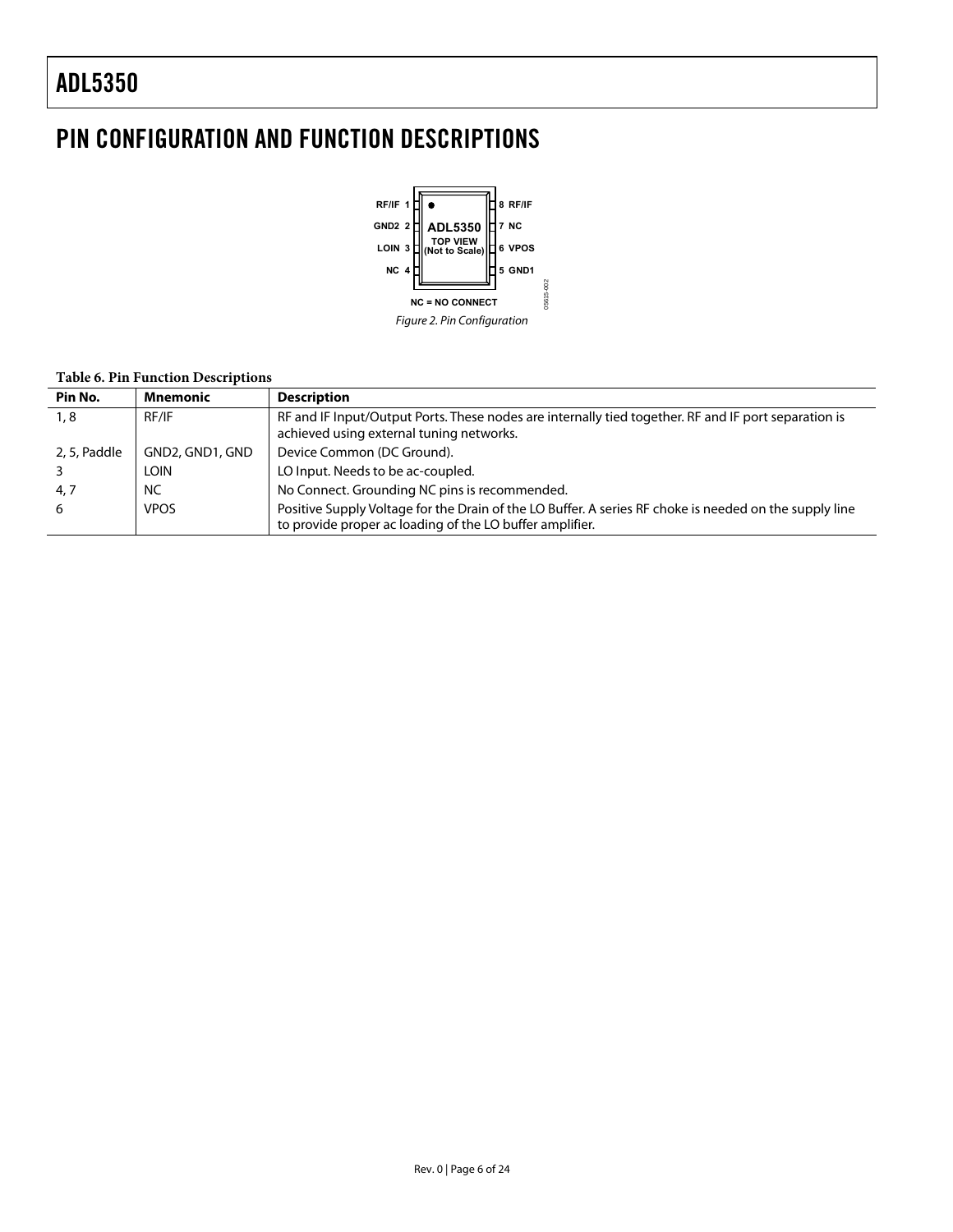### <span id="page-6-0"></span>TYPICAL PERFORMANCE CHARACTERISTICS

### **850 MHz CHARACTERISTICS**

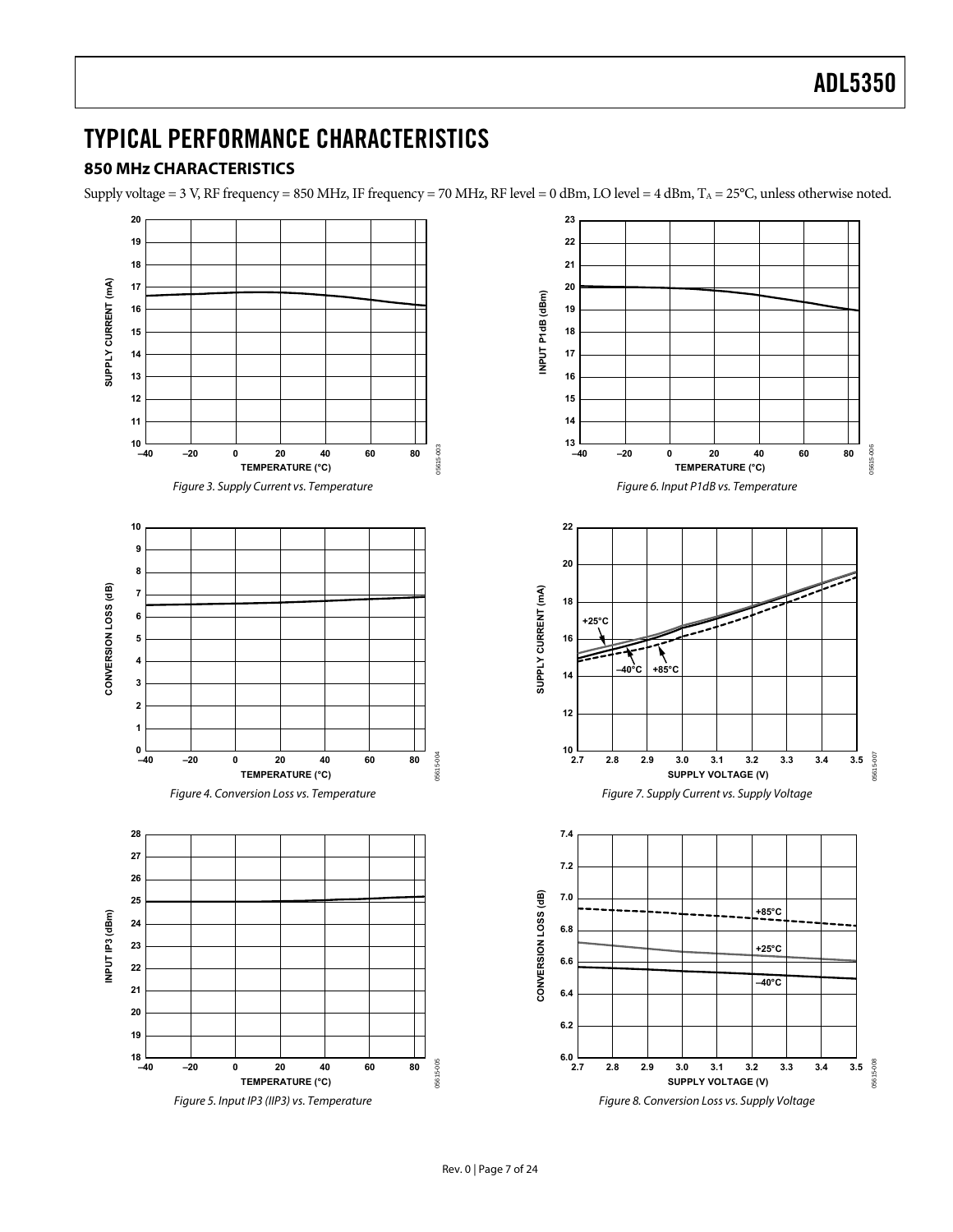

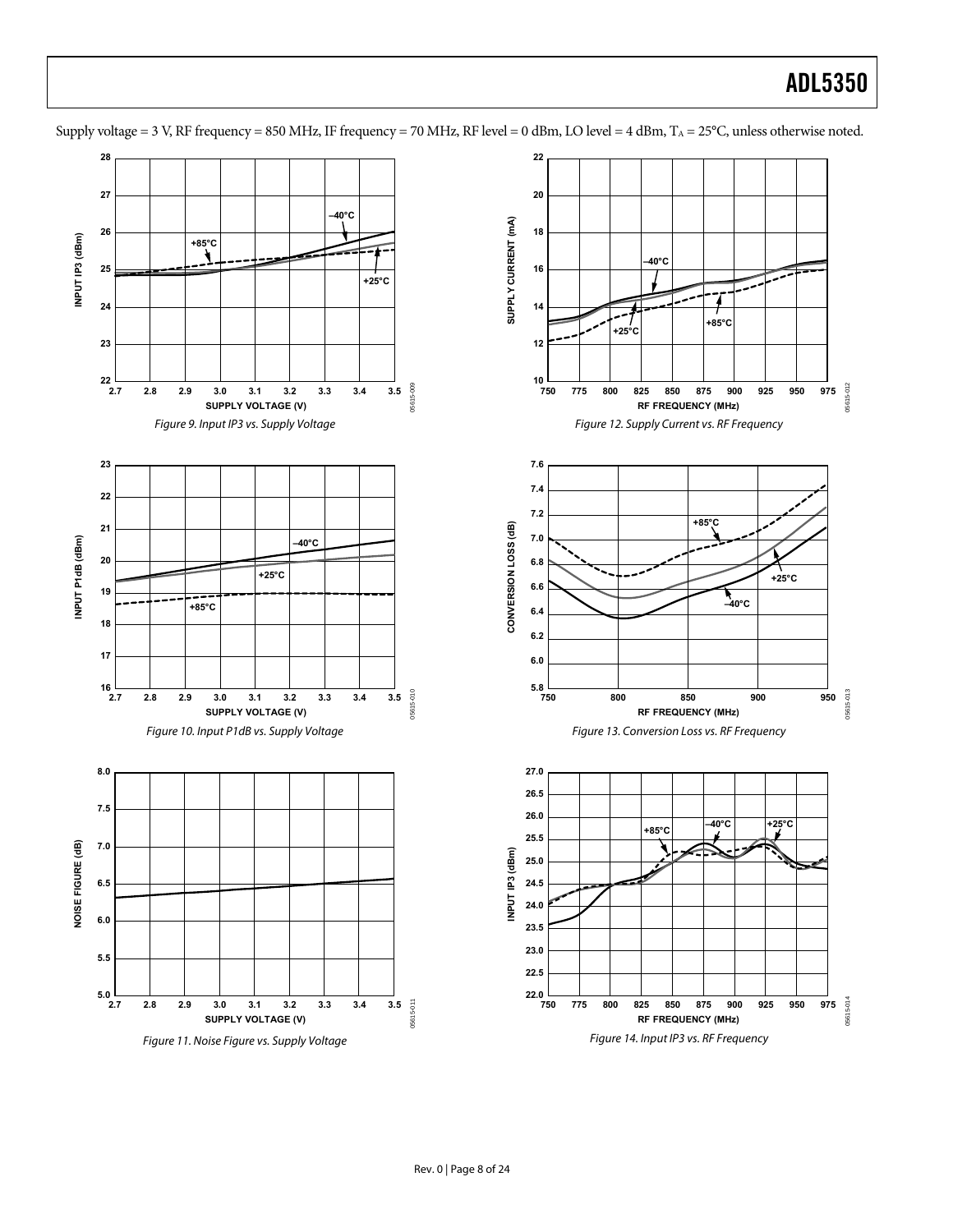**23 9 +85°C 8 22 +25°C 7**  $\equiv$ **21** CONVERSION LOSS (dB) **CONVERSION LOSS (dB) –40°C** INPUT P1dB (dBm) **6 INPUT P1dB (dBm) –40°C 20 5 +25°C 19 4** Ŕ **3 +85°C 18 2 17 1** 16<br>750  $\frac{0}{25}$ 05615-018 05615-015 05615-015 05615-018 **750 925900875850825800775 950 975 25 50 75 100 125 150 175 200 225 250 RF FREQUENCY (MHz) IF FREQUENCY (MHz)** Figure 15. Input P1dB vs. RF Frequency Figure 18. Conversion Loss vs. IF Frequency **8 28 7 27 6 –40°C 26** NOISE FIGURE (dB) **NOISE FIGURE (dB)** (MBb) S41 TU4M **INPUT IP3 (dBm) 5 +25°C 25 4 +85°C 3 24 2 23 1**  $^{22}$   $^{1}_{25}$  $\frac{1}{750}$ 05615-019 3615-016 05615-016 05615-019 **750 775 800 825 850 875 900 925 950 975 25 50 75 100 125 150 175 200 225 250 RF FREQUENCY (MHz) IF FREQUENCY (MHz)** Figure 16. Noise Figure vs. RF Frequency Figure 19. Input IP3 vs. IF Frequency **22 23 +25°C 20 22 21 18** SUPPLY CURRENT (mA) **SUPPLY CURRENT (mA)** INPUT P1dB (dBm) **INPUT P1dB (dBm) –40°C –40°C +85°C 16 20 +25°C 14 19 12 18 +85°C 10 17**  $^{8}$  $^{25}$ ــا 16<br>25 05615-017 05615-020 05615-017 05615-020 **25 50 75 100 125 150 175 200 225 250 25 50 75 100 125 150 175 200 225 250 IF FREQUENCY (MHz) IF FREQUENCY (MHz)** Figure 17. Supply Current vs. IF Frequency Figure 20. Input P1dB vs. IF Frequency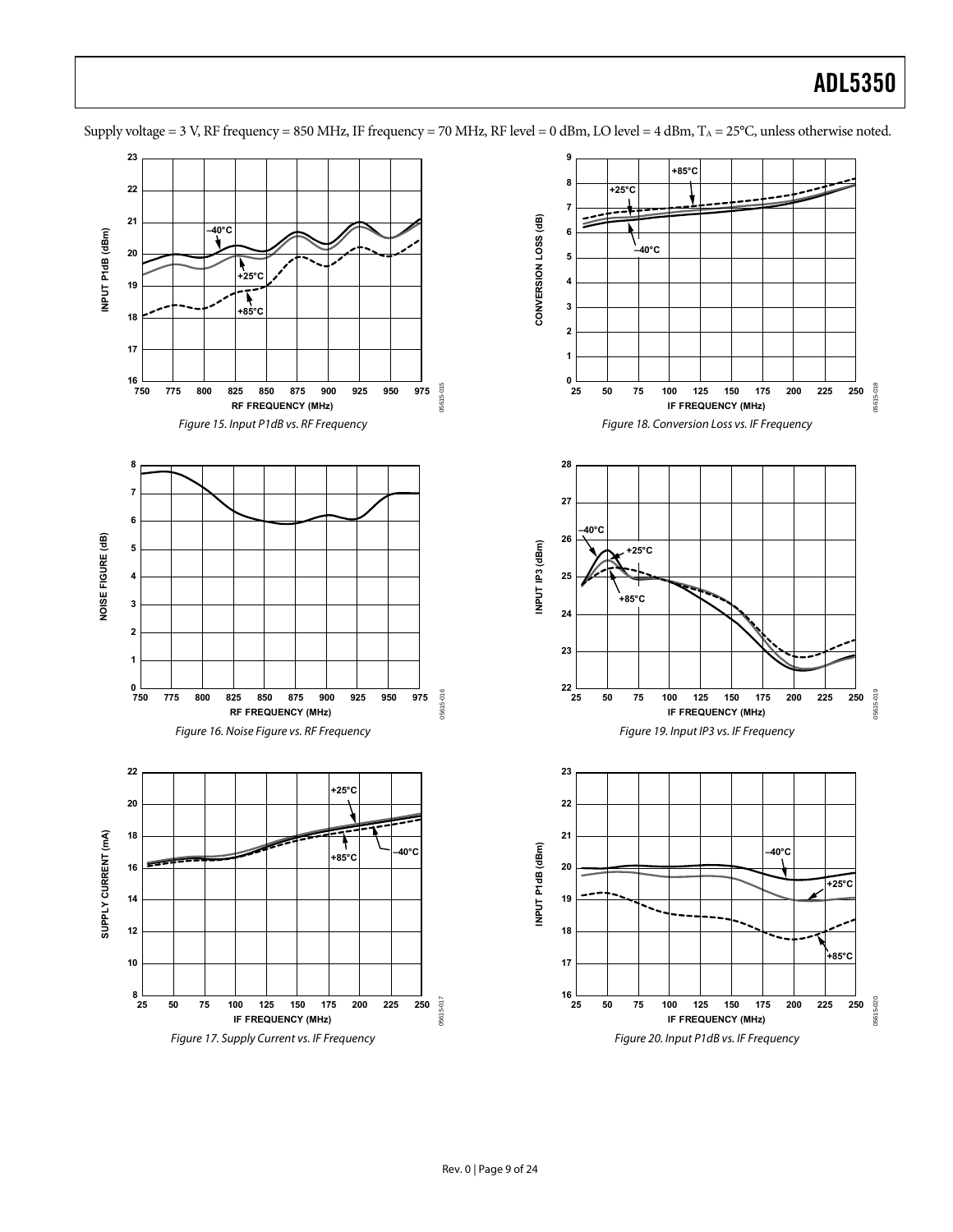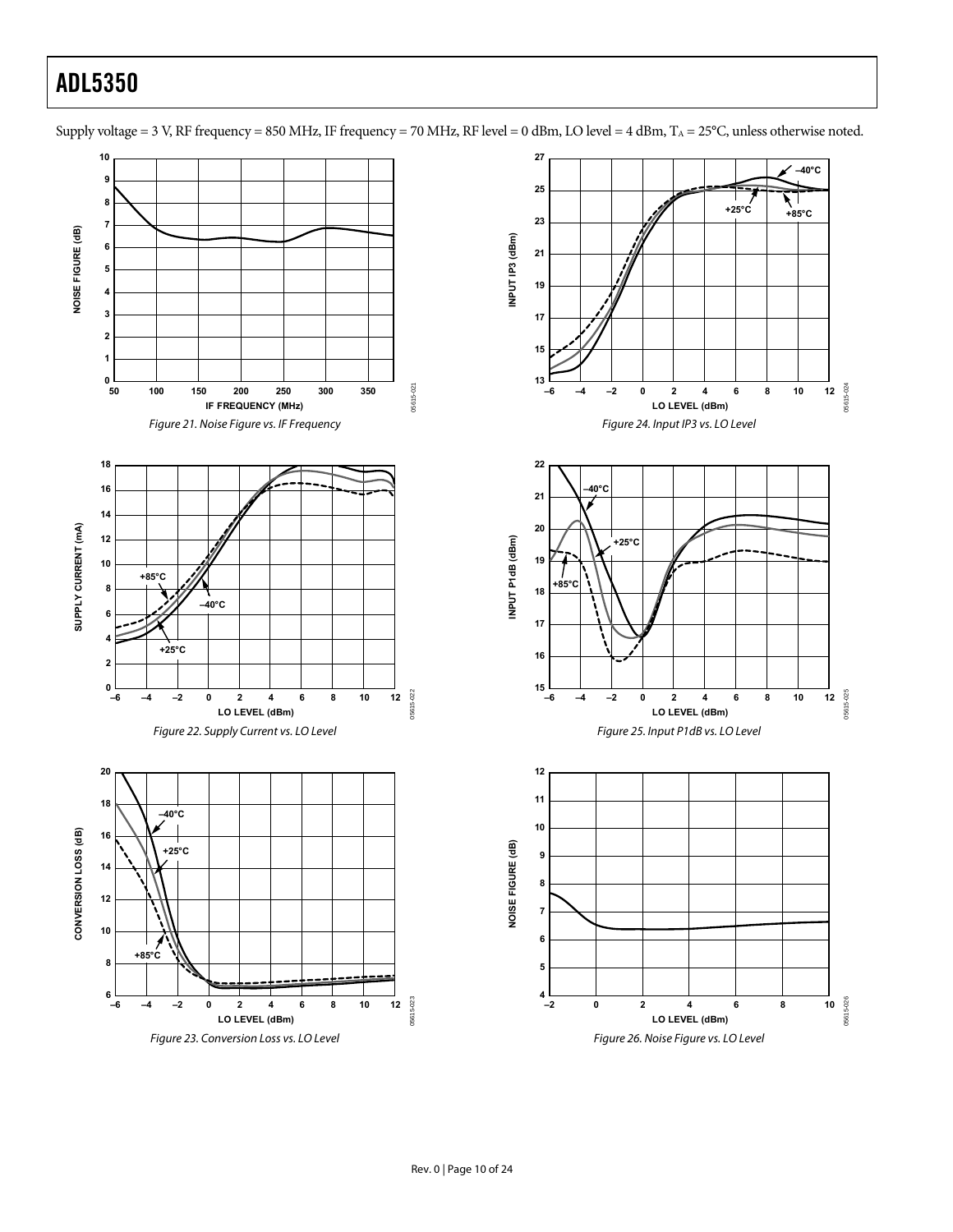



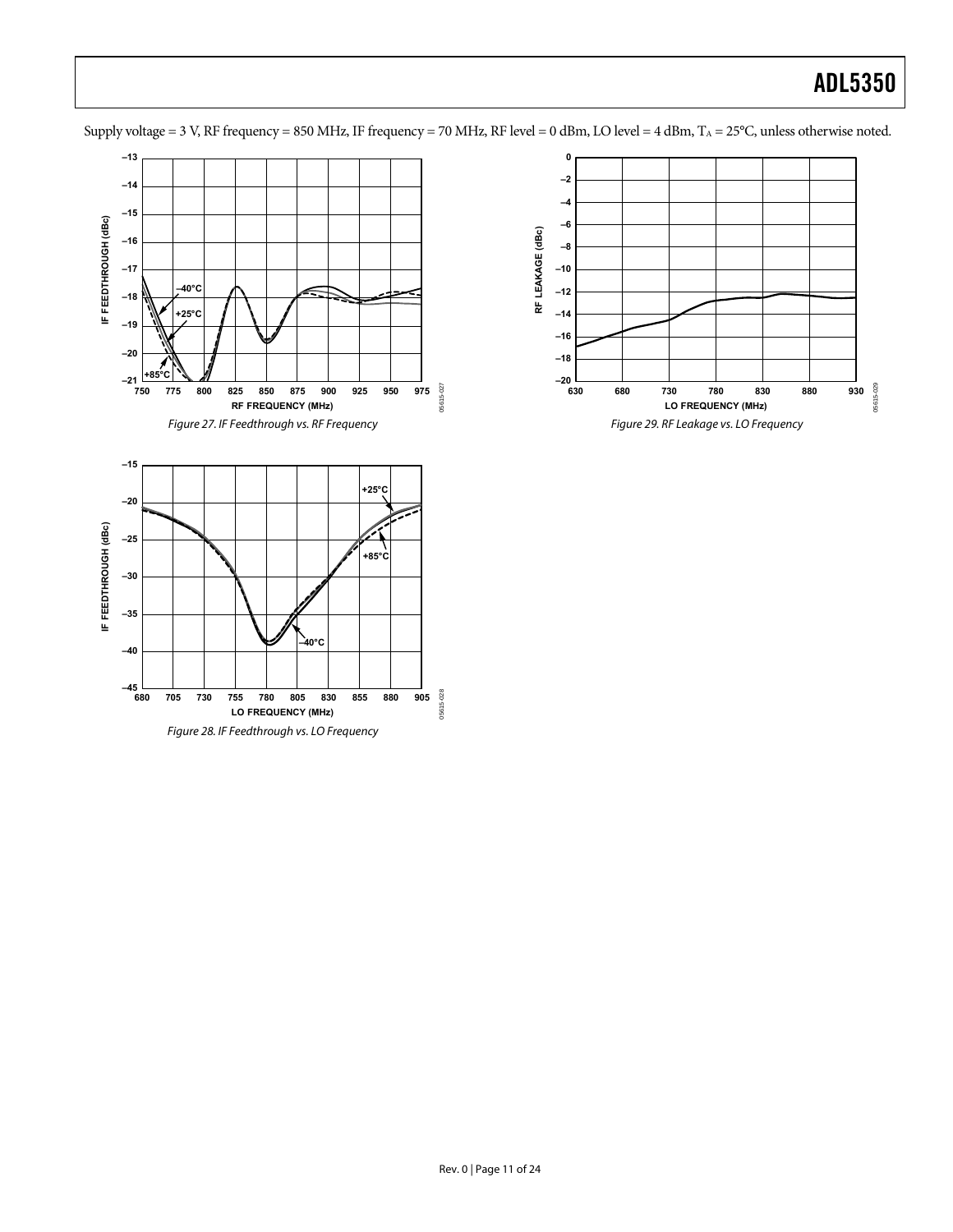### <span id="page-11-0"></span>**1950 MHz CHARACTERISTICS**

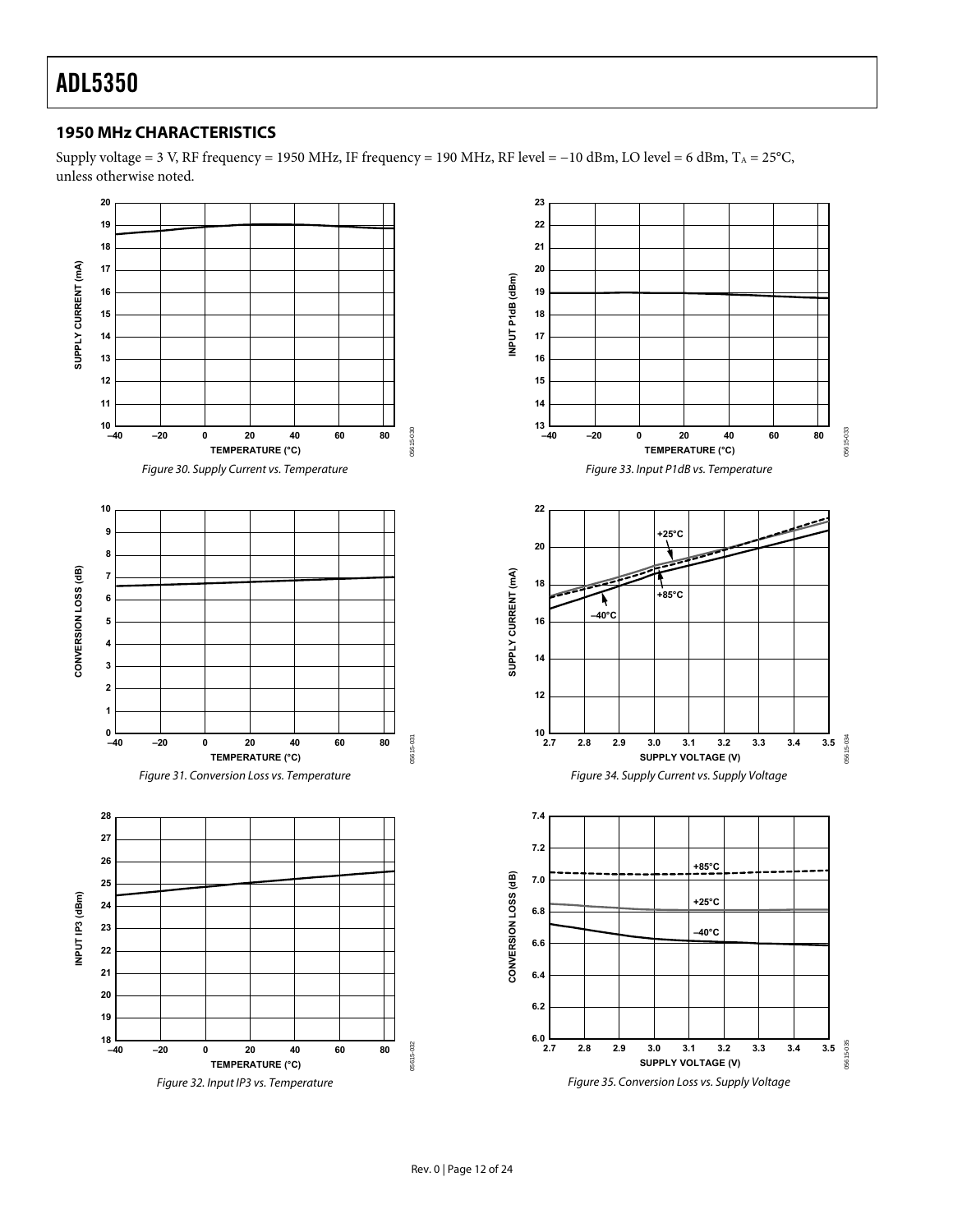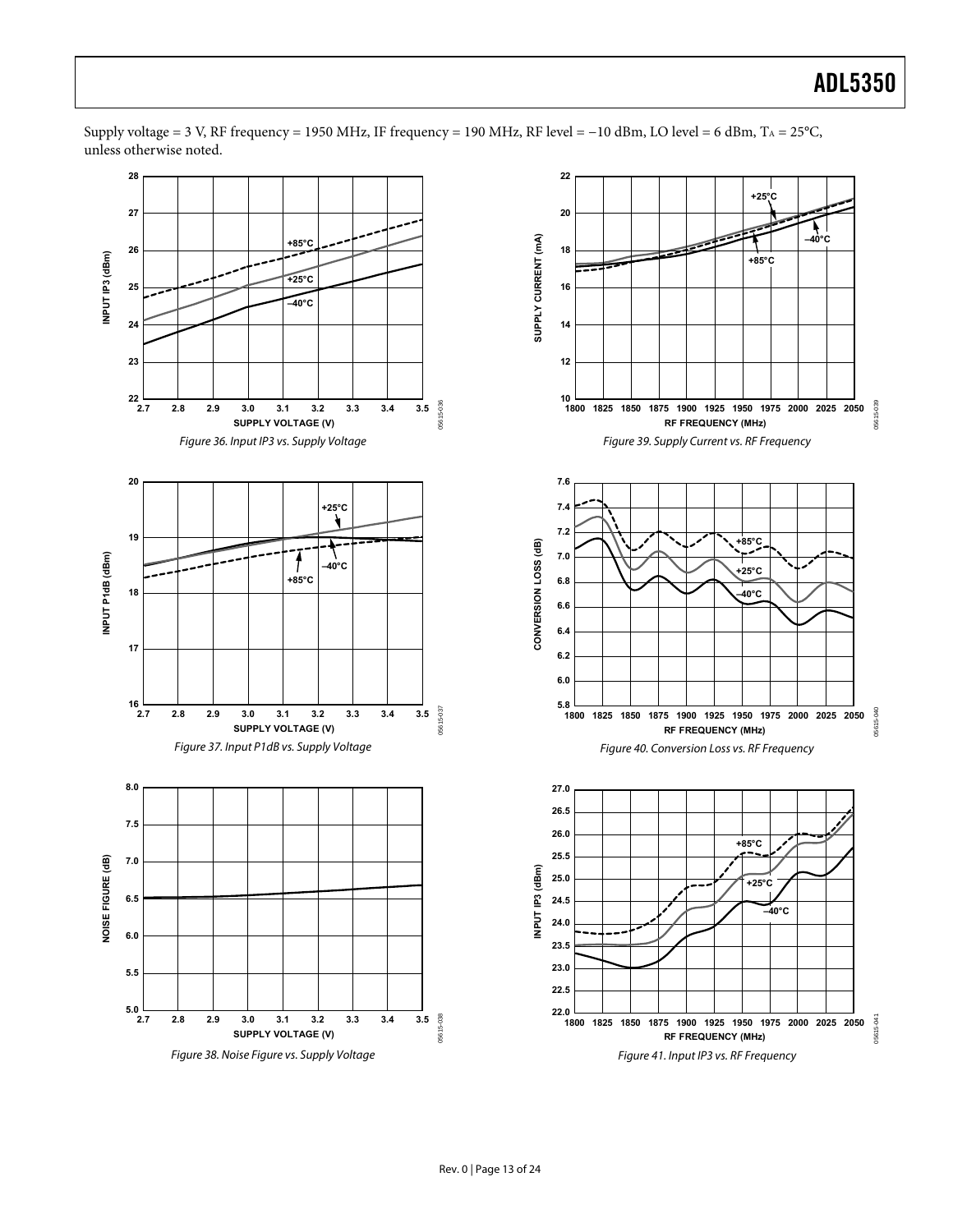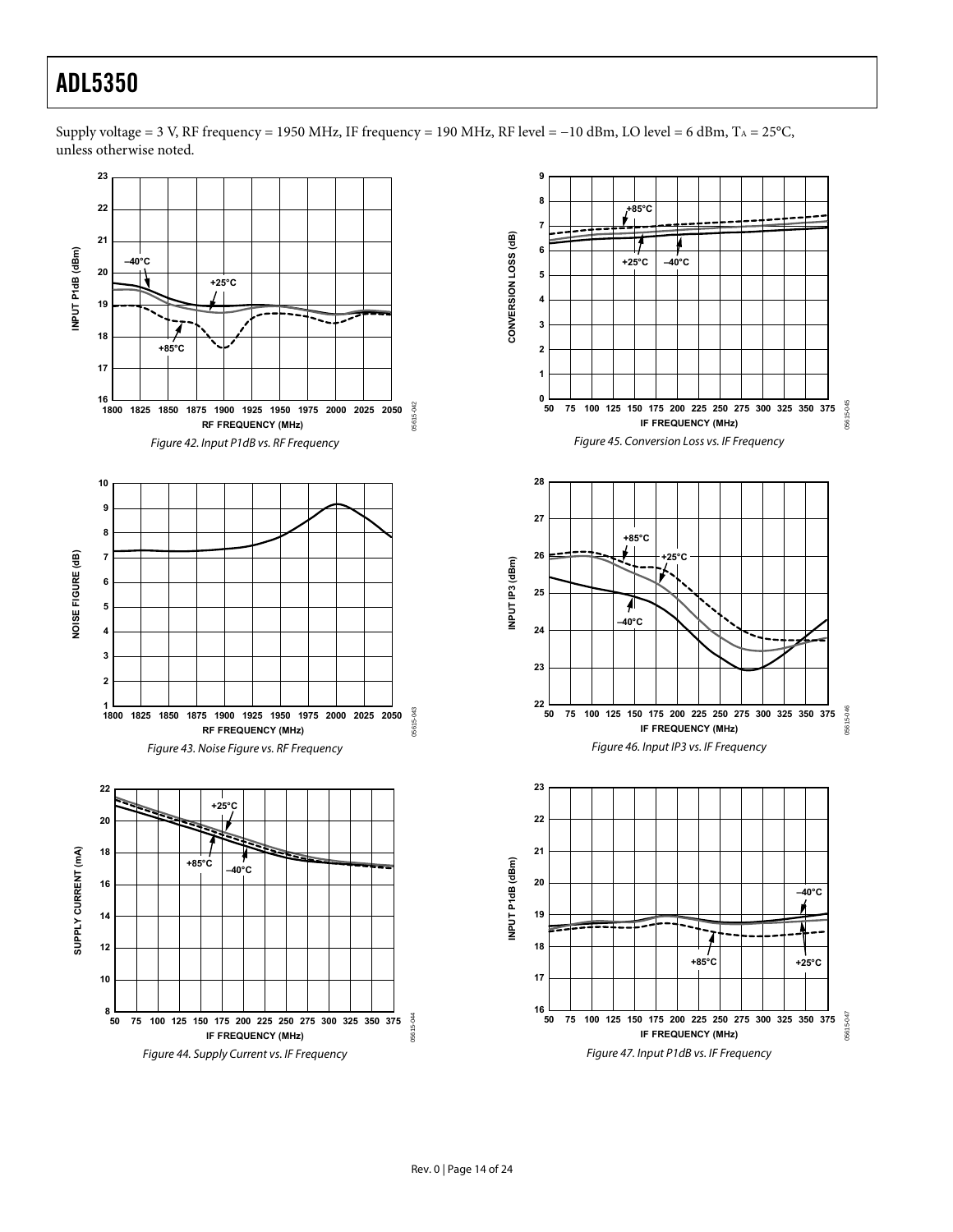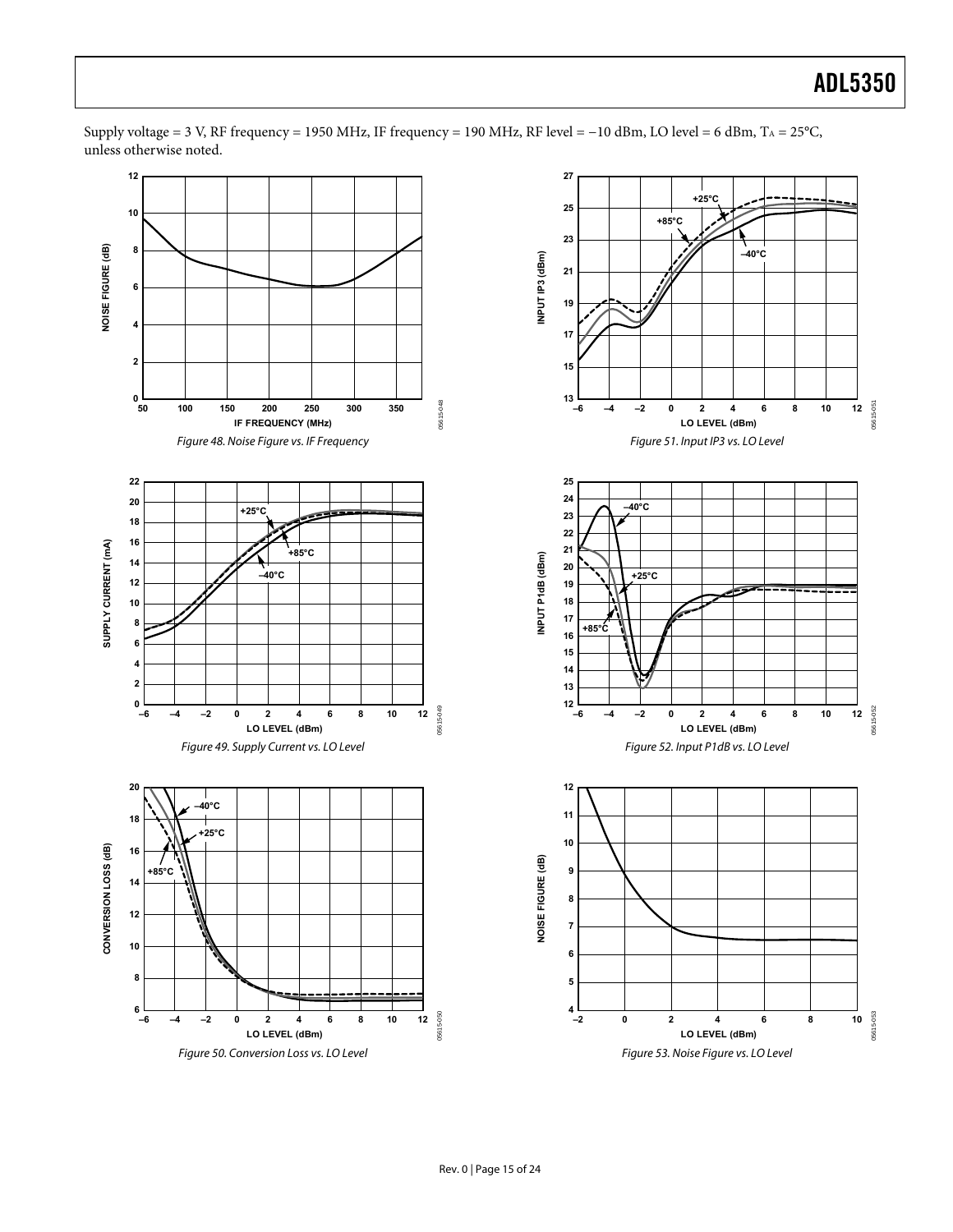

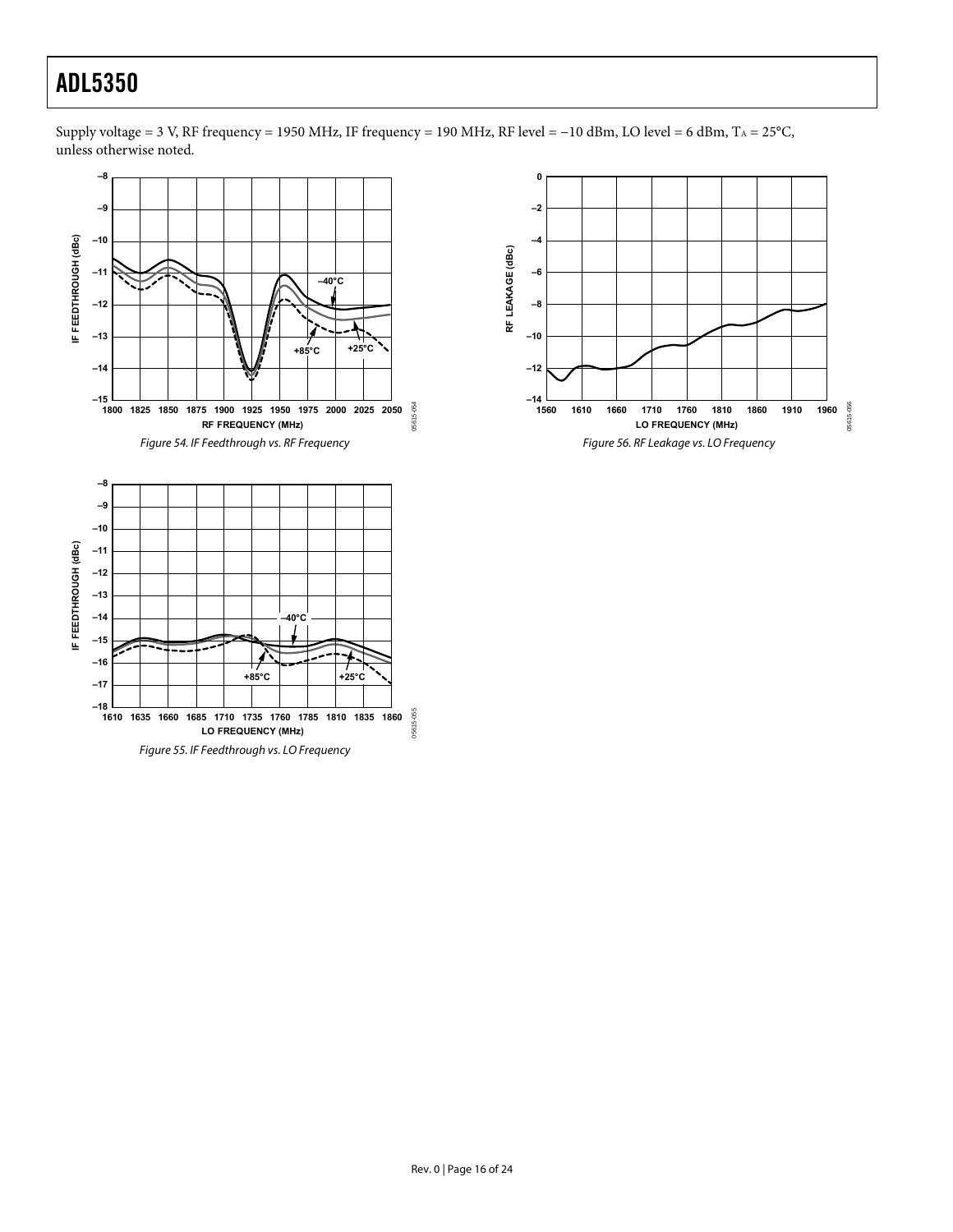### <span id="page-16-0"></span>FUNCTIONAL DESCRIPTION **CIRCUIT DESCRIPTION**

The ADL5350 is a GaAs pHEMT, single-ended, passive mixer with an integrated LO buffer amplifier. The device relies on the varying drain to source channel conductance of a FET junction to modulate an RF signal. A simplified schematic is shown in [Figure 57](#page-16-1).



Figure 57. Simplified Schematic

05615-057

<span id="page-16-2"></span><span id="page-16-1"></span>The LO signal is applied to the gate contact of a FET-based buffer amplifier. The buffer amplifier provides sufficient gain of the LO signal to drive the resistive switch. Additionally, feedback circuitry provides the necessary bias to the FET buffer amplifier and RF/IF ports to achieve optimum modulation efficiency for common cellular frequencies.

<span id="page-16-3"></span>The mixing of RF and LO signals is achieved by switching the channel conductance from the RF/IF port to ground at the rate of the LO. The RF signal is passed through an external band-pass network to help reject image bands and reduce the broadband noise presented to the mixer. The bandlimited RF signal is presented to the time-varying load of the RF/IF port, which causes the envelope of the RF signal to be amplitude modulated at the rate of the LO. A filter network applied to the IF port is necessary to reject the RF signal and pass the wanted mixing product. In a downconversion application, the IF filter network is designed to pass the difference frequency and present an open circuit to the incident RF frequency. Similarly, for an upconversion application, the filter is designed to pass the sum frequency and reject the incident RF. As a result, the frequency response of the mixer is determined by the response characteristics of the external RF/IF filter networks.

### **IMPLEMENTATION PROCEDURE**

The ADL5350 is a simple single-ended mixer that relies on off-chip circuitry to achieve effective RF dynamic performance. The following steps should be followed to achieve optimum performance (see [Figure 58](#page-16-2) for component designations):



Figure 58. Reference Schematic

1. [Table 7](#page-16-3) shows the recommended LO bias inductor values for a variety of LO frequencies. To ensure efficient commutation of the mixer, the bias inductor needs to be properly set. For other frequencies within the range shown, the values can be interpolated. For frequencies outside this range, see the [Applications Information](#page-18-0) section.

|  | <b>Table 7. Recommended LO Bias Inductor</b> |  |  |  |
|--|----------------------------------------------|--|--|--|
|--|----------------------------------------------|--|--|--|

| <b>Desired LO Frequency (MHz)</b> | <b>Recommended LO Bias</b><br>Inductor, $L4^1$ (nH) |
|-----------------------------------|-----------------------------------------------------|
| 380                               | 68                                                  |
| 750                               | 24                                                  |
| 1000                              | 18                                                  |
| 1750                              | 3.8                                                 |
| 2000                              | 2.1                                                 |

<sup>1</sup> The bias inductor should have a self-resonant frequency greater than the intended frequency of operation.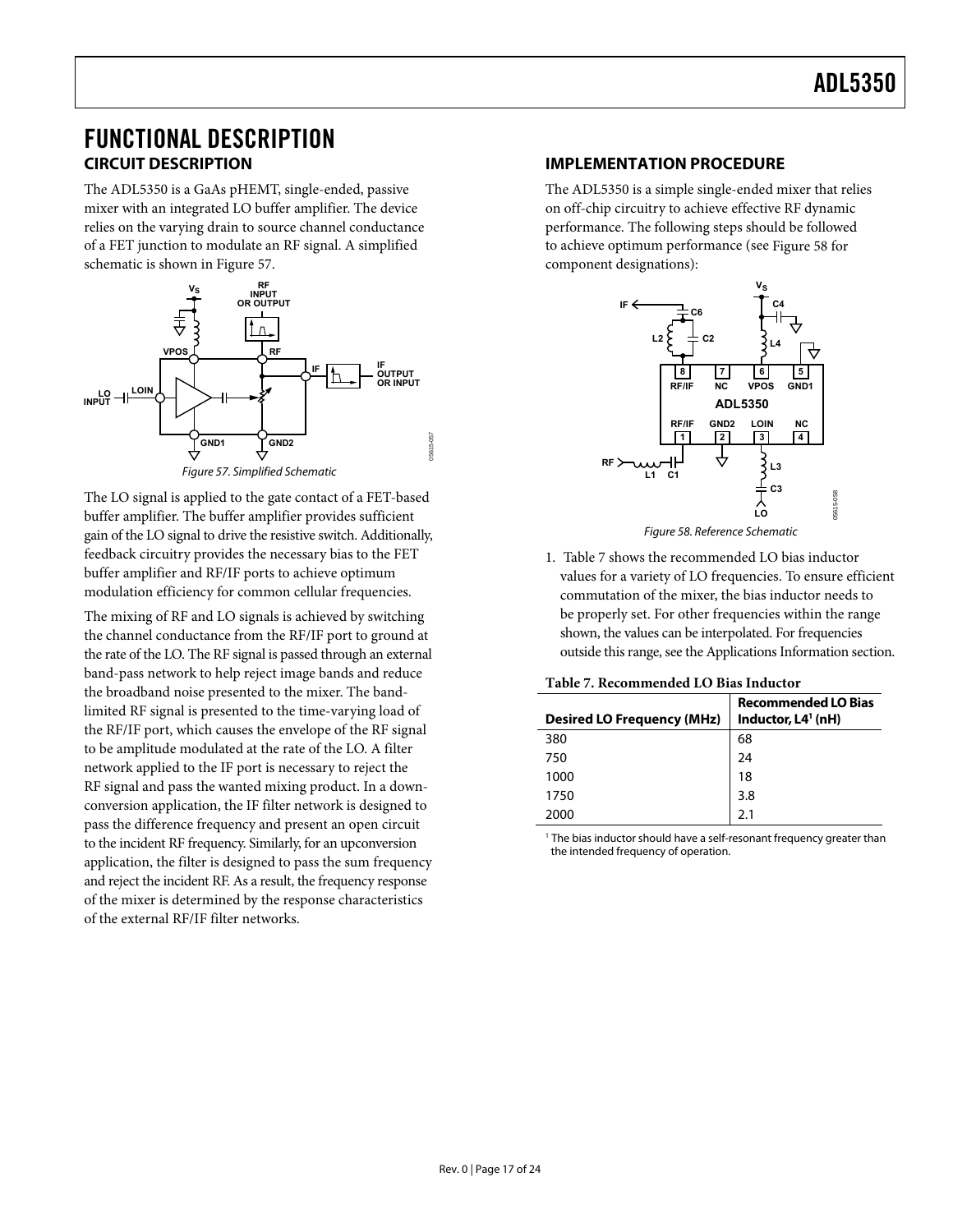<span id="page-17-1"></span>2. Tune the LO port input network for optimum return loss. Typically, a band-pass network is used to pass the LO signal to the LOIN pin. It is recommended to block high frequency harmonics of the LO from the mixer core. LO harmonics cause higher RF frequency images to be downconverted to the desired IF frequency and result in sensitivity degradation. If the intended LO source has poor harmonic distortion and spectral purity, it may be necessary to employ a higher order band-pass filter network. [Figure 58](#page-16-2) illustrates a simple LC bandpass filter used to pass the fundamental frequency of the LO source. Capacitor C3 is a simple dc block, while the Series Inductor L3, along with the gate-to-source capacitance of the buffer amplifier, form a low-pass network. The native gate input of the LO buffer (FET) alone presents a rather high input impedance. The gate bias is generated internally using feedback that can result in a positive return loss at the intended LO frequency.

If a better than −10 dB return loss is desired, it may be necessary to add a shunt resistor to ground before the coupling capacitor (C3) to present a lower loading impedance to the LO source. In doing so, a slightly greater LO drive level may be required.

3. Design the RF and IF filter networks. [Figure 58](#page-16-2) depicts simple LC tank filter networks for the IF and RF port interfaces. The RF port LC network is designed to pass the RF input signal. The series LC tank has a resonant frequency at  $1/(2\pi\sqrt{LC})$ . At resonance, the series reactances are canceled, which presents a series short to the RF signal. A parallel LC tank is used on the IF port to reject the RF and LO signals. At resonance, the parallel LC tank presents an open circuit.

It is necessary to account for the board parasitics, finite Q, and self-resonant frequencies of the LC components when designing the RF, IF, and LO filter networks. [Table 8](#page-17-0) provides suggested values for initial prototyping.

#### **Table 8. Suggested RF, IF, and LO Filter Networks for Low-Side LO Injection**

<span id="page-17-0"></span>

| ັບ<br><b>RF Frequency (MHz)</b> | $L1$ (nH) <sup>1</sup> | C1(pF) | L2(nH) | C2(pF) | L3(nH) | C3(pF) |
|---------------------------------|------------------------|--------|--------|--------|--------|--------|
| 450                             | 8.3                    | 10     | 10     | 10     | 10     | 100    |
| 850                             | 6.8                    | 4.7    | 4,7    | 5.6    | 8.2    | 100    |
| 1950                            |                        | 1.5    | .      | 1.2    | 3.5    | 100    |
| 2400                            | 0.67                   |        | ر. ا   | 0.7    | 3.0    | 100    |

1 The inductor should have a self-resonant frequency greater than the intended frequency of operation. L1 should be a high Q inductor for optimum NF performance.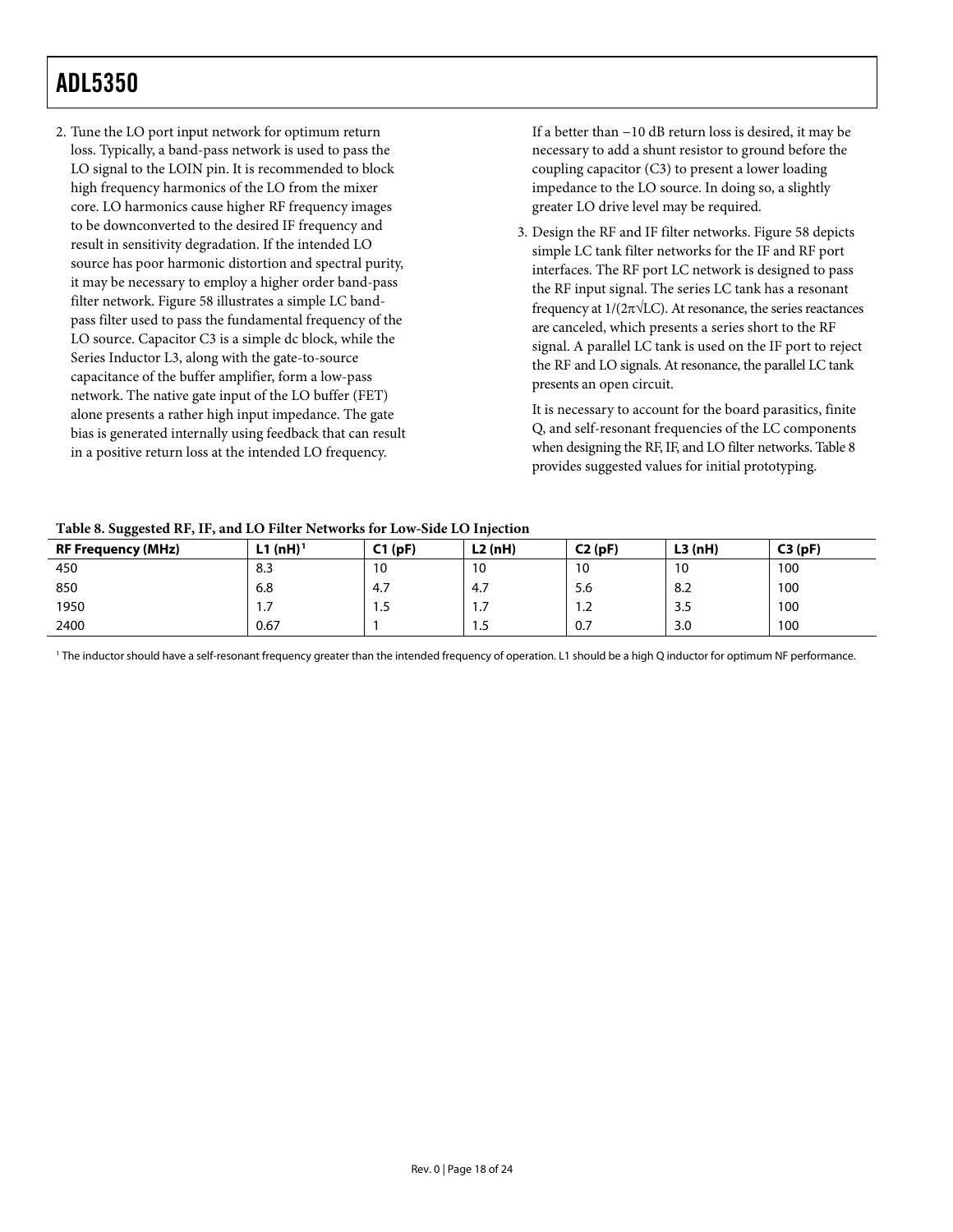### <span id="page-18-1"></span><span id="page-18-0"></span>APPLICATIONS INFORMATION

### **LOW FREQUENCY APPLICATIONS**

The ADL5350 can be used in low frequency applications. The circuit in [Figure 59](#page-18-2) is designed for an RF of 136 MHz to 176 MHz and an IF of 45 MHz using a high-side LO. The series and parallel resonant circuits are tuned for 154 MHz, which is the geometric mean of the desired RF frequencies. The performance of this circuit is depicted in [Figure 60](#page-18-3).



Figure 59. 136 MHz to 176 MHz RF Downconversion Schematic

<span id="page-18-4"></span><span id="page-18-2"></span>

<span id="page-18-5"></span><span id="page-18-3"></span>Figure 60. Measured Performance for Circuit in [Figure 59](#page-18-2) Using High-Side LO Injection and 45 MHz IF

### **HIGH FREQUENCY APPLICATIONS**

The ADL5350 can be used at extended frequencies with some careful attention to board and component parasitics. [Figure 61](#page-18-4) is an example of a 2560 MHz to 2660 MHz downconversion using a low-side LO. The performance of this circuit is depicted in [Figure 62](#page-18-5). Note that the inductor and capacitor values are very small, especially for the RF and IF ports. Above 2.5 GHz, it is necessary to consider alternate solutions to avoid unreasonably small inductor and capacitor values.



Figure 61. 2560 MHz to 2660 MHz RF Downconversion Schematic



The typical networks used for cellular applications below 2.6 GHz use band-select and band-reject networks on the RF and IF ports. At higher RF frequencies, these networks are not easily realized by using lumped element components. As a result, it is necessary to consider alternate filter network topologies to allow more reasonable values for inductors and capacitors.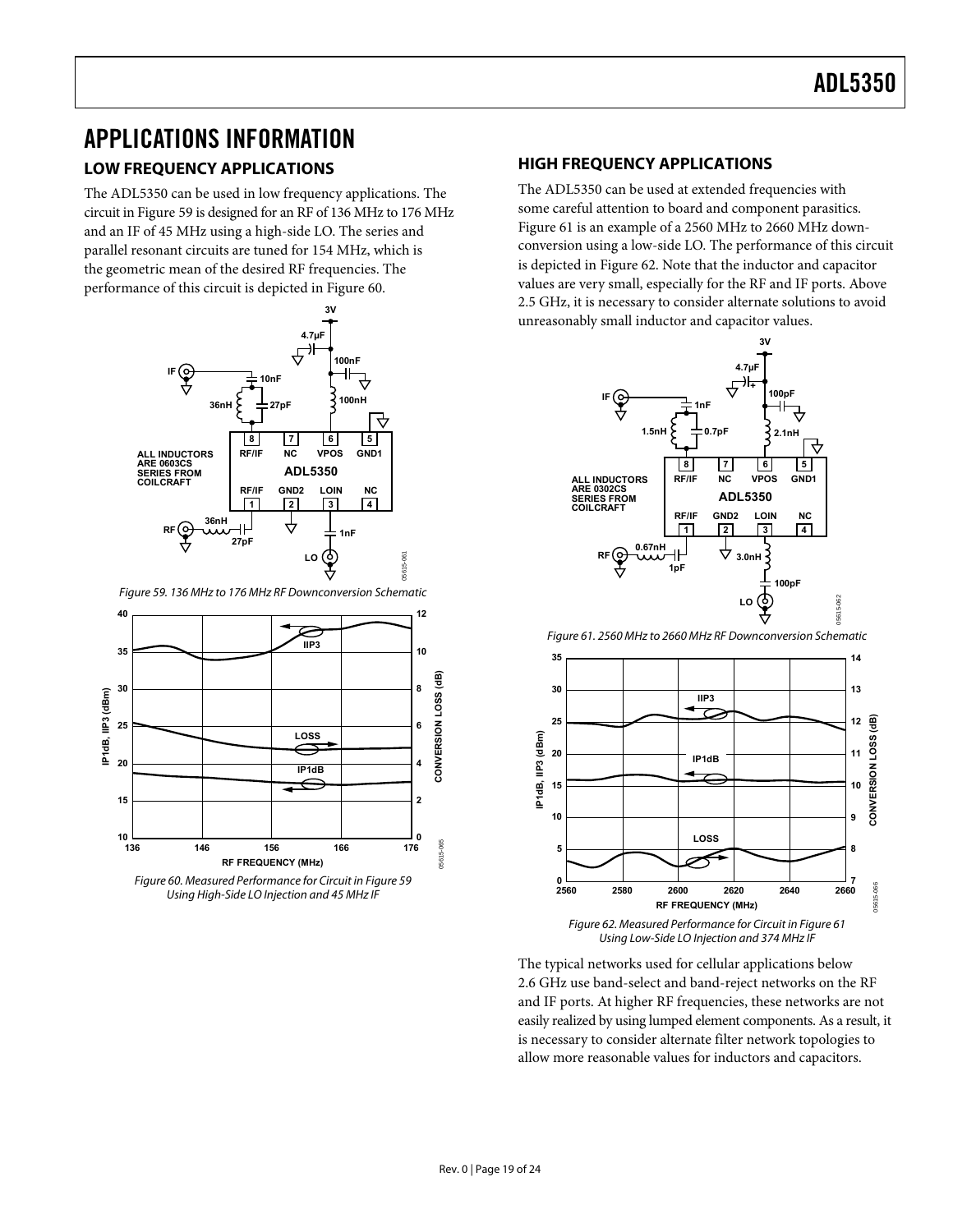[Figure 63](#page-19-0) depicts a crossover filter network approach to provide isolation between the RF and IF ports for a downconverting application. The crossover network essentially provides a highpass filter to allow the RF signal to pass to the RF/IF node (Pin 1 and Pin 8), while presenting a low-pass filter (which is actually a band-pass filter when considering the dc blocking capacitor, C<sub>AC</sub>). This allows the difference component ( $f_{RF} - f_{LO}$ ) to be passed to the desired IF load.



Figure 63. 3.3 GHz to 3.8 GHz RF Downconversion Schematic

<span id="page-19-1"></span><span id="page-19-0"></span>When designing the RF port and IF port networks, it is important to remember that the networks share a common node (the RF/IF pins). In addition, the opposing network presents some loading impedance to the target network being designed. Classic audio crossover filter design techniques can be applied to help derive component values. However, some caution must be applied when selecting component values. At high RF frequencies, the board parasitics can significantly influence the final optimum inductor and capacitor component selections. Some empirical testing may be necessary to optimize the RF and IF port filter networks. The performance of the circuit depicted in [Figure 63](#page-19-0) is provided in [Figure 64.](#page-19-1)



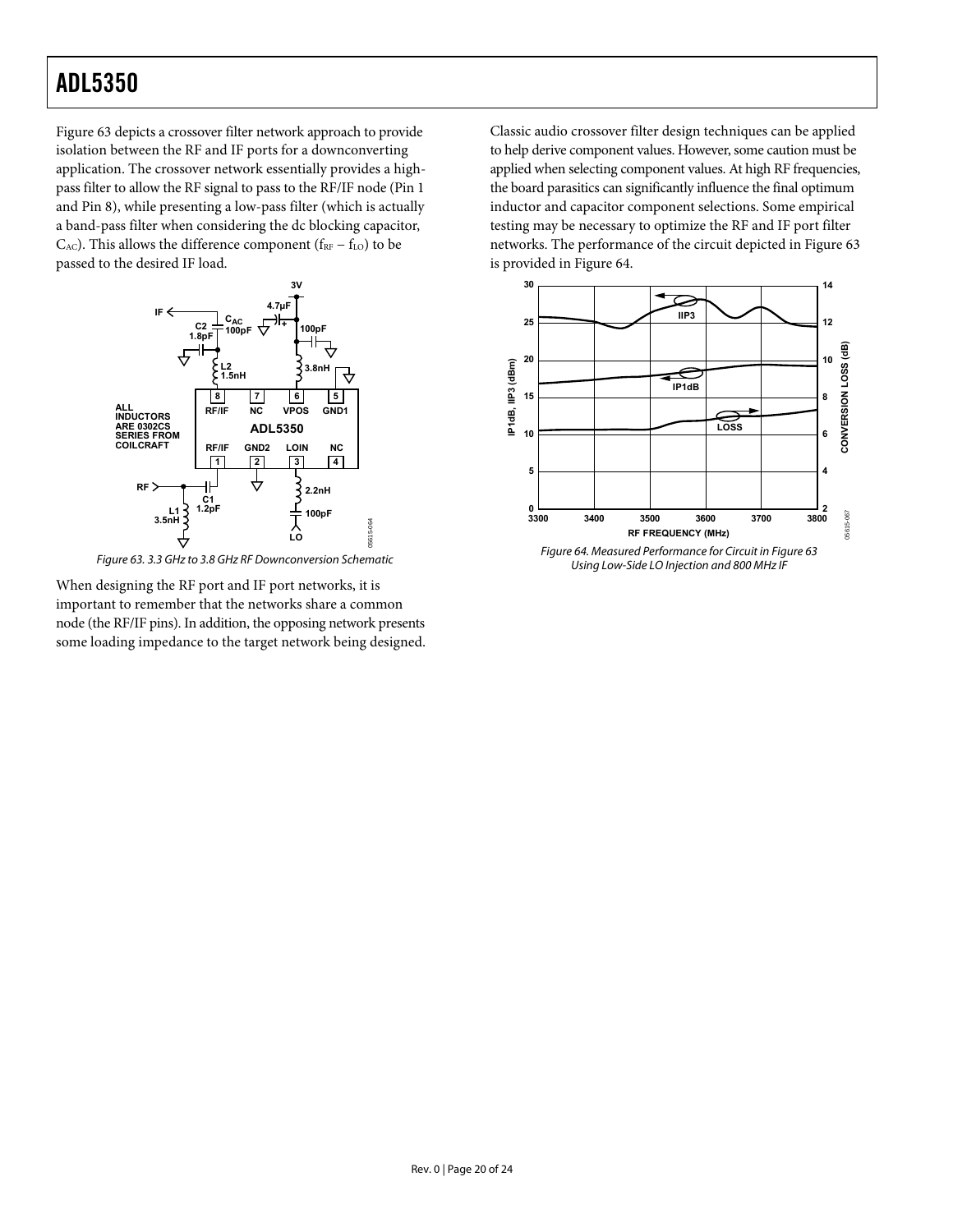### <span id="page-20-0"></span>EVALUATION BOARD

An evaluation board is available for the ADL5350. The evaluation board has two halves: a low band board designated as Board A and a high band board designated as Board B. The schematic for the evaluation board is shown in [Figure 65](#page-20-1).



#### <span id="page-20-1"></span>**Table 9. Evaluation Board Configuration Options**

| Component                                                                                    | <b>Function</b>                                                                                                                                                                   | <b>Default Conditions</b>                                                                                                                           |
|----------------------------------------------------------------------------------------------|-----------------------------------------------------------------------------------------------------------------------------------------------------------------------------------|-----------------------------------------------------------------------------------------------------------------------------------------------------|
| C4-A, C4-B,<br>$C5-A$ , $C5-B$                                                               | Supply Decoupling. C4-A and C4-B provide local bypassing of the supply.<br>C5-A and C5-B are used to filter the ripple of a noisy supply line. These are not<br>always necessary. | $CA-A = CA-B = 100 pF$ ,<br>$C5-A = C5-B = 4.7 \mu F$                                                                                               |
| $L1-A, L1-B,$<br>$C1-A, C1-B$                                                                | RF Input Network. Designed to provide series resonance at the intended<br>RF frequency.                                                                                           | L1-A = $6.8$ nH (0603CS from Coilcraft),<br>L1-B = 1.7 $nH$ (0302CS from Coilcraft),<br>$C1-A = 4.7$ pF, $C1-B = 1.5$ pF                            |
| L <sub>2</sub> -A, L <sub>2</sub> -B,<br>C <sub>2</sub> -A, C <sub>2</sub> -B,<br>C6-A, C6-B | IF Output Network. Designed to provide parallel resonance at the geometric mean<br>of the RF and LO frequencies.                                                                  | L2-A = 4.7 nH (0603CS from Coilcraft),<br>$L2-B = 1.7$ nH (0302CS from Coilcraft).<br>$C2-A = 5.6$ pF, $C2-B = 1.2$ pF,<br>$C6 - A = C6 - B = 1 nF$ |
| L3-A, L3-B,<br>$C3-A, C3-B$                                                                  | LO Input Network. Designed to block dc and optimize LO voltage swing at LOIN.                                                                                                     | L3-A = 8.2 nH (0603CS from Coilcraft),<br>$L3-B = 3.5$ nH (0302CS from Coilcraft),<br>$C3-A = C3-B = 100 pF$                                        |
| L4-A, L4-B                                                                                   | LO Buffer Amplifier Choke. Provides bias and ac loading impedance to LO buffer<br>amplifier.                                                                                      | L4-A = 24 nH (0603CS from Coilcraft),<br>$L4-B = 3.8$ nH (0302CS from Coilcraft)                                                                    |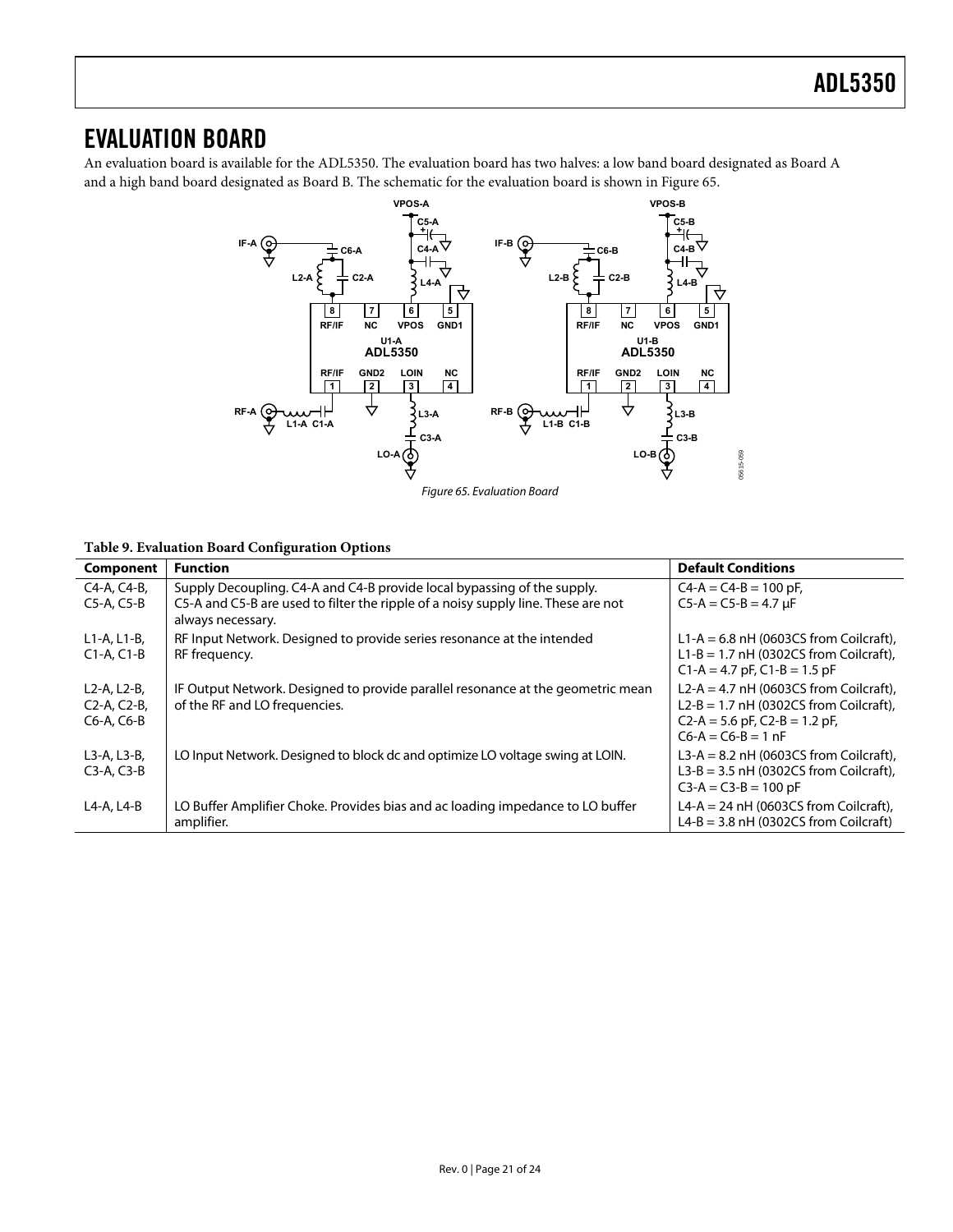## <span id="page-21-0"></span>OUTLINE DIMENSIONS



(CP-8-1)

Dimensions shown in millimeters

### **ORDERING GUIDE**

<span id="page-21-1"></span>

| Model                       | <b>Temperature Range</b>           | <b>Package Description</b>                      | Package<br>Option | <b>Branding</b> | Ordering<br><b>Quantity</b> |
|-----------------------------|------------------------------------|-------------------------------------------------|-------------------|-----------------|-----------------------------|
| ADL5350ACPZ-R71             | $-40^{\circ}$ C to $+85^{\circ}$ C | 8-Lead Lead Frame Chip Scale Package [LFCSP VD] | $CP-8-1$          | 08              | 3000, Reel                  |
| ADL5350ACPZ-WP <sup>1</sup> | $-40^{\circ}$ C to $+85^{\circ}$ C | 8-Lead Lead Frame Chip Scale Package [LFCSP VD] | $CP-8-1$          | 08              | 50. Waffle Pack             |
| ADL5350-EVALZ <sup>1</sup>  |                                    | <b>Evaluation Board</b>                         |                   |                 |                             |

1 Z = RoHS Compliant Part.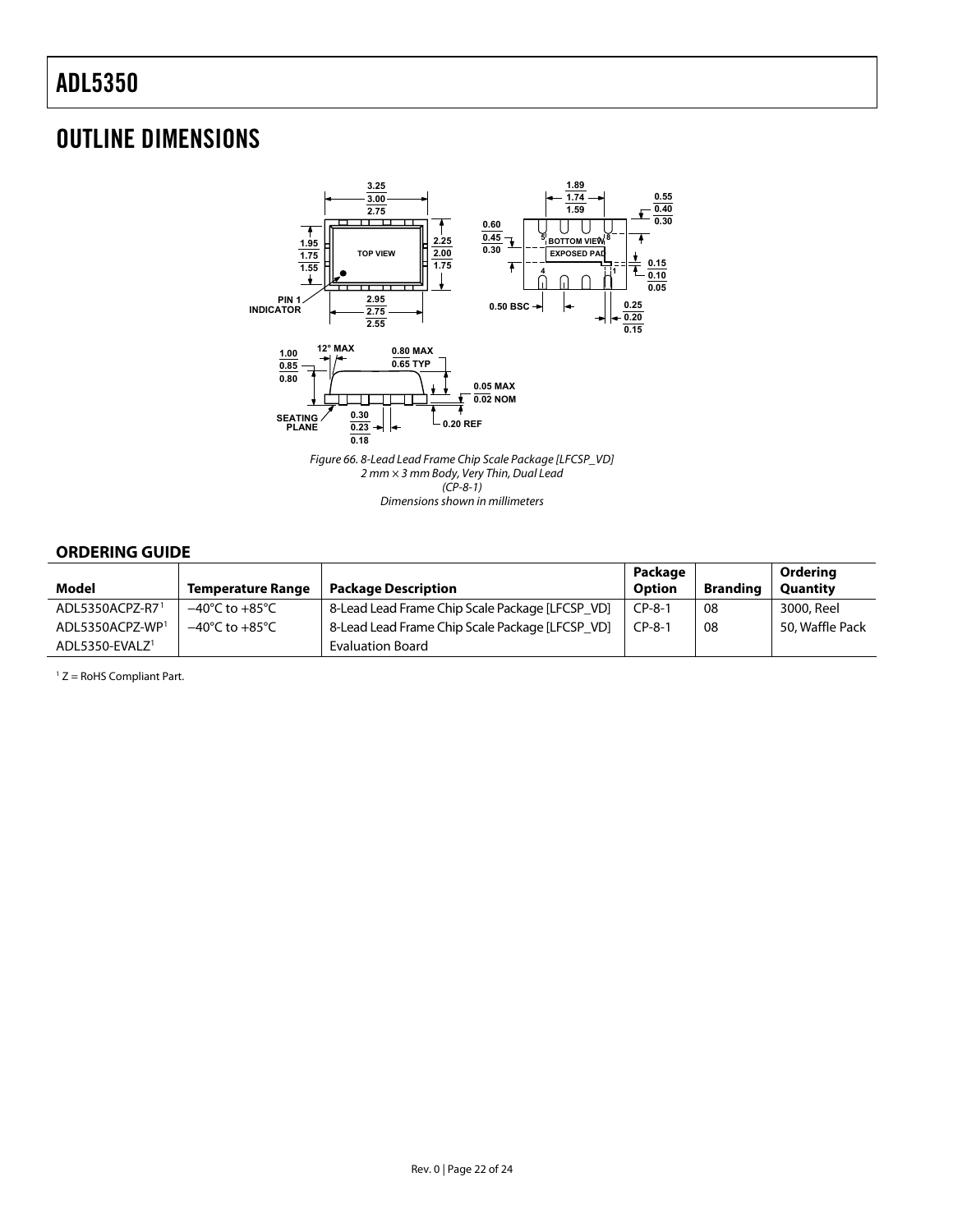## **NOTES**